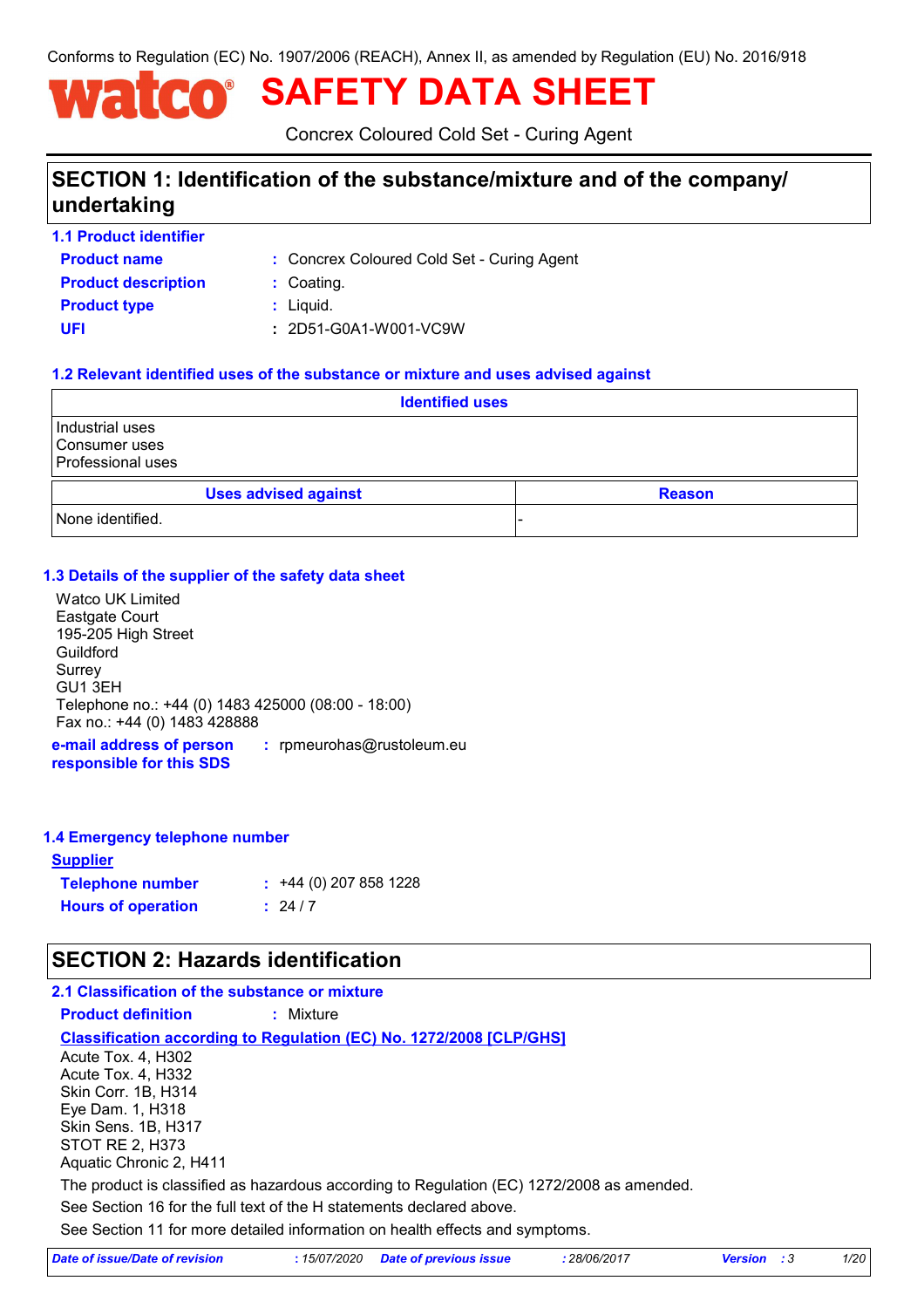## **SECTION 2: Hazards identification**

#### **2.2 Label elements**

| <b>Hazard pictograms</b>                                                                                                                                        |                                                                                                                                                                                                                                                                                                                                                                                                                                                 |
|-----------------------------------------------------------------------------------------------------------------------------------------------------------------|-------------------------------------------------------------------------------------------------------------------------------------------------------------------------------------------------------------------------------------------------------------------------------------------------------------------------------------------------------------------------------------------------------------------------------------------------|
| <b>Signal word</b>                                                                                                                                              | : Danger                                                                                                                                                                                                                                                                                                                                                                                                                                        |
| <b>Hazard statements</b>                                                                                                                                        | : Harmful if swallowed or if inhaled.<br>Causes severe skin burns and eye damage.<br>May cause an allergic skin reaction.<br>May cause damage to organs through prolonged or repeated exposure.<br>Toxic to aquatic life with long lasting effects.                                                                                                                                                                                             |
| <b>Precautionary statements</b>                                                                                                                                 |                                                                                                                                                                                                                                                                                                                                                                                                                                                 |
| <b>General</b>                                                                                                                                                  | : P103 - Read label before use.<br>P102 - Keep out of reach of children.<br>P101 - If medical advice is needed, have product container or label at hand.                                                                                                                                                                                                                                                                                        |
| <b>Prevention</b>                                                                                                                                               | : P280 - Wear protective gloves: $> 8$ hours (breakthrough time): nitrile rubber or<br>Viton® gloves. Wear protective clothing. Wear eye or face protection.<br>P271 - Use only outdoors or in a well-ventilated area.<br>P273 - Avoid release to the environment.<br>P260 - Do not breathe vapour.                                                                                                                                             |
| <b>Response</b>                                                                                                                                                 | : P391 - Collect spillage.<br>P310 - Immediately call a POISON CENTER or doctor.<br>P301 + P330 + P331 - IF SWALLOWED: Rinse mouth. Do NOT induce vomiting.<br>P303 + P361 + P353 - IF ON SKIN (or hair): Take off immediately all contaminated<br>clothing. Rinse skin with water.<br>P305 + P351 + P338 - IF IN EYES: Rinse cautiously with water for several minutes.<br>Remove contact lenses, if present and easy to do. Continue rinsing. |
| <b>Storage</b>                                                                                                                                                  | : P405 - Store locked up.                                                                                                                                                                                                                                                                                                                                                                                                                       |
| <b>Disposal</b>                                                                                                                                                 | : P501 - Dispose of contents and container in accordance with all local, regional,<br>national and international regulations.                                                                                                                                                                                                                                                                                                                   |
| <b>Hazardous ingredients</b>                                                                                                                                    | benzyl alcohol; Formaldehyde, polymer with benzenamine, hydrogenated; m-<br>fenilenbis(methylamine); 2,4,6-tris(dimethylaminomethyl)phenol; 4,4'-<br>METHYLENEBIS (cyclohexyl amine); 4,4'-Isopropylidenediphenol, oligomeric<br>reaction products with 1-chloro-2,3-epoxypropane, reaction products with<br>ethylenediamine and bis[(dimethylamino)methyl]phenol                                                                               |
| <b>Supplemental label</b>                                                                                                                                       | : Not applicable.                                                                                                                                                                                                                                                                                                                                                                                                                               |
| elements                                                                                                                                                        | Warning! Hazardous respirable droplets may be formed when sprayed. Do not<br>breathe spray or mist.                                                                                                                                                                                                                                                                                                                                             |
| <b>Annex XVII - Restrictions</b><br>on the manufacture,<br>placing on the market and<br>use of certain dangerous<br>substances, mixtures and<br><b>articles</b> | : Not applicable.                                                                                                                                                                                                                                                                                                                                                                                                                               |
| <b>Special packaging requirements</b>                                                                                                                           |                                                                                                                                                                                                                                                                                                                                                                                                                                                 |
| <b>Containers to be fitted</b><br>with child-resistant<br>fastenings                                                                                            | : Yes, applicable.                                                                                                                                                                                                                                                                                                                                                                                                                              |
| <b>Tactile warning of danger : Yes, applicable.</b>                                                                                                             |                                                                                                                                                                                                                                                                                                                                                                                                                                                 |
| 2.3 Other hazards                                                                                                                                               |                                                                                                                                                                                                                                                                                                                                                                                                                                                 |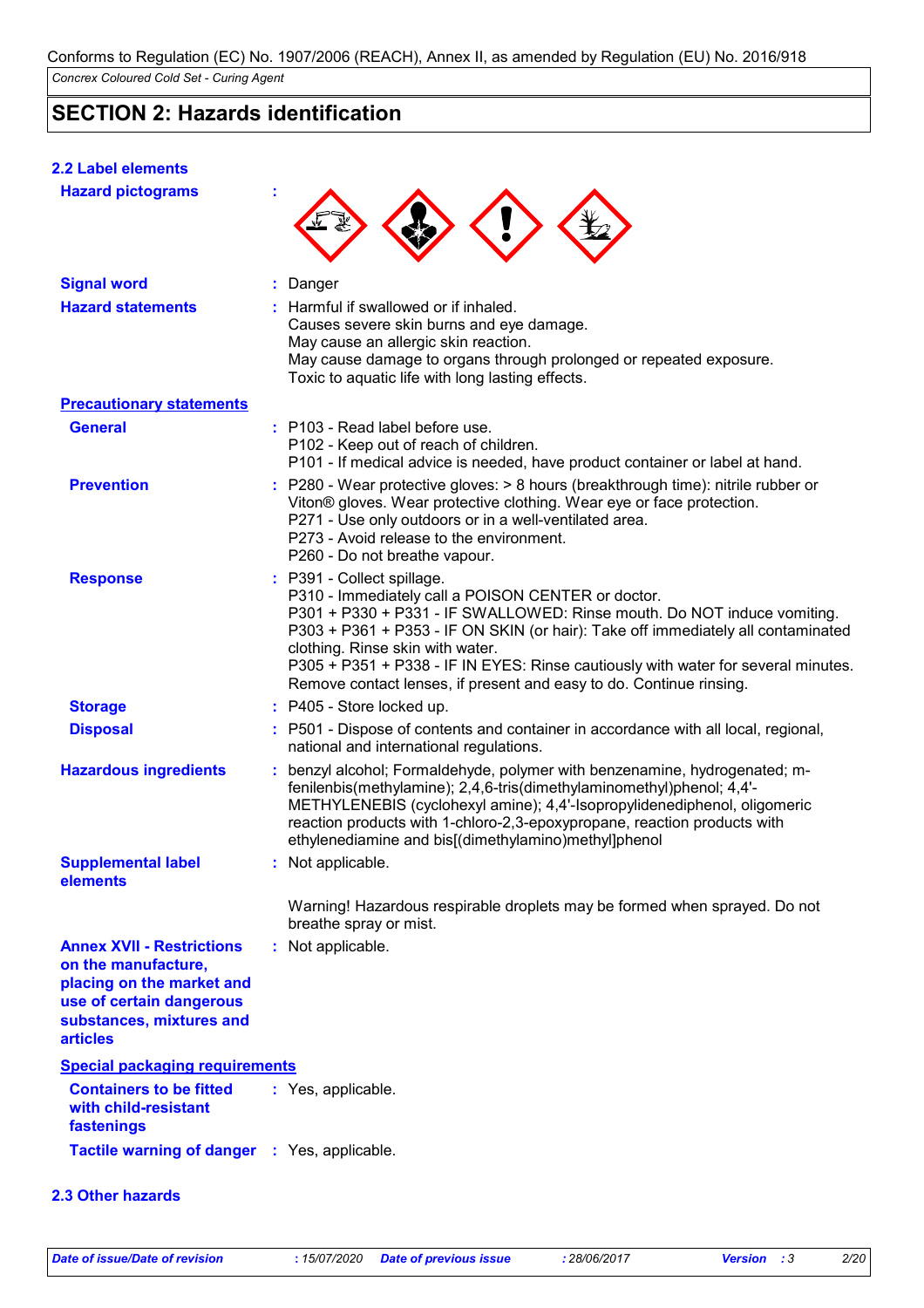## **SECTION 2: Hazards identification**

**Product meets the criteria for PBT or vPvB according to Regulation (EC) No. 1907/2006, Annex XIII**

**:** This mixture does not contain any substances that are assessed to be a PBT or a vPvB.

**Other hazards which do : not result in classification** : None known.

## **SECTION 3: Composition/information on ingredients**

| <b>3.2 Mixtures</b>                                                                                    | Mixture                                                                               |               |                                                                                                                                                  |             |
|--------------------------------------------------------------------------------------------------------|---------------------------------------------------------------------------------------|---------------|--------------------------------------------------------------------------------------------------------------------------------------------------|-------------|
|                                                                                                        |                                                                                       |               | <b>Classification</b>                                                                                                                            |             |
| <b>Product/ingredient</b><br>name                                                                      | <b>Identifiers</b>                                                                    | $\frac{9}{6}$ | <b>Regulation (EC) No. 1272/2008 [CLP]</b>                                                                                                       | <b>Type</b> |
| benzyl alcohol                                                                                         | REACH #:<br>01-2119492630-38<br>EC: 202-859-9<br>CAS: 100-51-6<br>Index: 603-057-00-5 | $≥10 - ≤25$   | Acute Tox. 4, H302<br>Acute Tox. 4, H332                                                                                                         | $[1]$       |
| Formaldehyde,<br>polymer with<br>benzenamine,<br>hydrogenated                                          | REACH #:<br>01-2119983522-33<br>CAS: 135108-88-2                                      | $≥10 - ≤25$   | Acute Tox. 4, H302<br>Skin Corr. 1C, H314<br>Eye Dam. 1, H318<br>Skin Sens. 1, H317<br>STOT RE 2, H373 (liver) (oral)<br>Aquatic Chronic 3, H412 | $[1]$       |
| titanium dioxide                                                                                       | REACH #:<br>01-2119489379-17<br>EC: 236-675-5<br>CAS: 13463-67-7                      | $≥10 - ≤25$   | Carc. 2, H351                                                                                                                                    | $[1]$       |
| benzyl alcohol                                                                                         | REACH#:<br>01-2119492630-38<br>EC: 202-859-9<br>CAS: 100-51-6<br>Index: 603-057-00-5  | $≤10$         | Acute Tox. 4, H302<br>Acute Tox. 4, H332<br>Eye Irrit. 2, H319                                                                                   | [1]         |
| Formaldehyde,<br>oligomeric reaction<br>products with phenol<br>and m-phenylenebis<br>(methylamine)    | EC: 500-137-0<br>CAS: 57214-10-5                                                      | $≤10$         | Aquatic Acute 1, H400 (M=1)<br>Aquatic Chronic 1, H410 (M=1)                                                                                     | $[1]$       |
| m-fenilenbis<br>(methylamine)                                                                          | REACH#:<br>01-2119480150-50<br>EC: 216-032-5<br>CAS: 1477-55-0<br>Index: 216-032-5    | $\leq 5$      | Acute Tox. 4, H302<br>Acute Tox. 4, H332<br>Skin Corr. 1B, H314<br>Eye Dam. 1, H318<br>Skin Sens. 1B, H317<br>Aquatic Chronic 3, H412            | $[1]$       |
| $2,4,6$ -tris<br>(dimethylaminomethyl)<br>phenol                                                       | EC: 202-013-9<br>CAS: 90-72-2                                                         | $\leq 5$      | Skin Corr. 1C, H314<br>Eye Dam. 1, H318<br>Skin Sens. 1B, H317                                                                                   | $[1]$       |
| salicylic acid                                                                                         | REACH #:<br>01-2119486984-17<br>EC: 200-712-3<br>CAS: 69-72-7                         | $\leq$ 3      | Acute Tox. 4, H302<br>Eye Dam. 1, H318<br>Repr. 2, H361d                                                                                         | $[1]$       |
| 4,4'-METHYLENEBIS<br>(cyclohexyl amine)                                                                | REACH #:<br>01-2119541673-38<br>EC: 217-168-8<br>CAS: 1761-71-3                       | $\leq$ 3      | Acute Tox. 4, H302<br>Skin Corr. 1B, H314<br>Eye Dam. 1, H318<br>Skin Sens. 1B, H317<br>STOT RE 2, H373 (liver) (oral)                           | $[1]$       |
| $4,4'$ -<br>Isopropylidenediphenol, 01-2120766318-46<br>oligomeric reaction<br>products with 1-chloro- | REACH #:<br>EC: 500-253-1<br>CAS: 72480-18-3                                          | $\leq$ 3      | Acute Tox. 4, H302<br>Eye Dam. 1, H318<br>Skin Sens. 1, H317<br>Aquatic Acute 1, H400 (M=1)                                                      | $[1]$       |

*Date of issue/Date of revision* **:** *15/07/2020 Date of previous issue : 28/06/2017 Version : 3 3/20*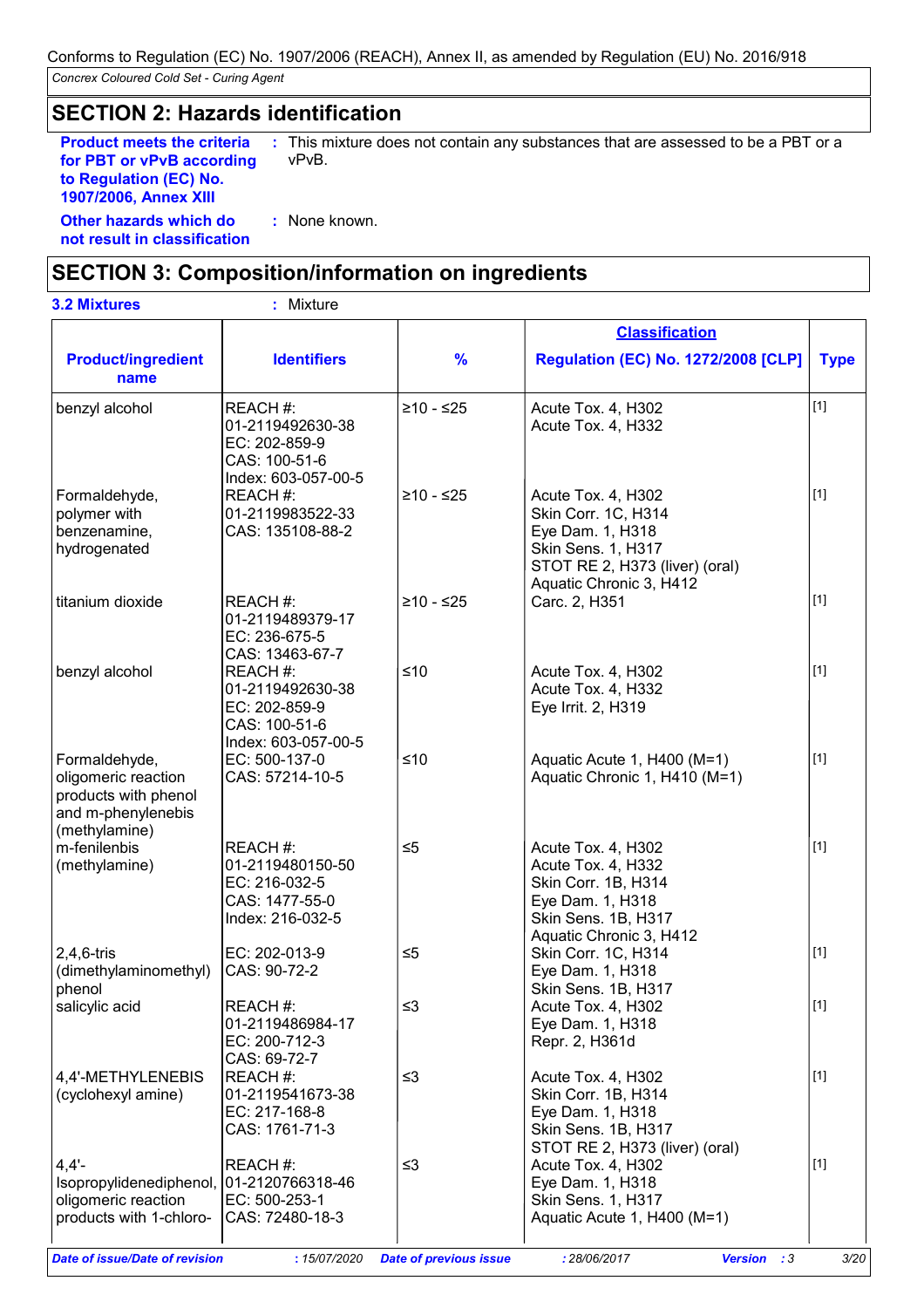## **SECTION 3: Composition/information on ingredients**

| 2,3-epoxypropane,<br>reaction products with<br>ethylenediamine<br>bis[(dimethylamino)<br>methyl]phenol | IEC: 275-162-0<br>ICAS: 71074-89-0 | ≤1 | Aquatic Chronic 1, H410 (M=1)<br><b>Skin Corr. 1C, H314</b><br>Eye Dam. 1, H318<br>Skin Sens. 1B, H317 | $[1]$ |
|--------------------------------------------------------------------------------------------------------|------------------------------------|----|--------------------------------------------------------------------------------------------------------|-------|
|                                                                                                        |                                    |    | See Section 16 for the full text of the<br>H statements declared above.                                |       |

#### **Notes**

#### **The classification as a carcinogen by inhalation applies only to mixtures in powder form containing 1 % or more of titanium dioxide which is in the form of or incorporated in particles with aerodynamic diameter ≤ 10 μm.**

There are no additional ingredients present which, within the current knowledge of the supplier and in the concentrations applicable, are classified as hazardous to health or the environment, are PBTs, vPvBs or Substances of equivalent concern, or have been assigned a workplace exposure limit and hence require reporting in this section.

#### **T**<sub>vpe</sub>

[1] Substance classified with a health or environmental hazard

- [2] Substance with a workplace exposure limit
- [3] Substance meets the criteria for PBT according to Regulation (EC) No. 1907/2006, Annex XIII
- [4] Substance meets the criteria for vPvB according to Regulation (EC) No. 1907/2006, Annex XIII

[5] Substance of equivalent concern

[6] Additional disclosure due to company policy

Occupational exposure limits, if available, are listed in Section 8.

## **SECTION 4: First aid measures**

### **4.1 Description of first aid measures**

| <b>General</b>                    | : In all cases of doubt, or when symptoms persist, seek medical attention. Never give<br>anything by mouth to an unconscious person. If unconscious, place in recovery<br>position and seek medical advice.                                                                                                                                                                                                     |
|-----------------------------------|-----------------------------------------------------------------------------------------------------------------------------------------------------------------------------------------------------------------------------------------------------------------------------------------------------------------------------------------------------------------------------------------------------------------|
| <b>Eye contact</b>                | : Check for and remove any contact lenses. Immediately flush eyes with running<br>water for at least 15 minutes, keeping eyelids open. Seek immediate medical<br>attention.                                                                                                                                                                                                                                     |
| <b>Inhalation</b>                 | : Remove to fresh air. Keep person warm and at rest. If not breathing, if breathing is<br>irregular or if respiratory arrest occurs, provide artificial respiration or oxygen by<br>trained personnel.                                                                                                                                                                                                          |
| <b>Skin contact</b>               | : Remove contaminated clothing and shoes. Wash skin thoroughly with soap and<br>water or use recognised skin cleanser. Do NOT use solvents or thinners. Get<br>medical attention immediately.                                                                                                                                                                                                                   |
| <b>Ingestion</b>                  | : If swallowed, seek medical advice immediately and show the container or label.<br>Keep person warm and at rest. Do NOT induce vomiting.                                                                                                                                                                                                                                                                       |
| <b>Protection of first-aiders</b> | : No action shall be taken involving any personal risk or without suitable training. If it<br>is suspected that fumes are still present, the rescuer should wear an appropriate<br>mask or self-contained breathing apparatus. It may be dangerous to the person<br>providing aid to give mouth-to-mouth resuscitation. Wash contaminated clothing<br>thoroughly with water before removing it, or wear gloves. |

#### **4.2 Most important symptoms and effects, both acute and delayed**

There are no data available on the mixture itself. The mixture has been assessed following the conventional method of the CLP Regulation (EC) No 1272/2008 and is classified for toxicological properties accordingly. See Sections 2 and 3 for details.

Exposure to component solvent vapour concentrations in excess of the stated occupational exposure limit may result in adverse health effects such as mucous membrane and respiratory system irritation and adverse effects on the kidneys, liver and central nervous system. Symptoms and signs include headache, dizziness, fatigue, muscular weakness, drowsiness and, in extreme cases, loss of consciousness.

Solvents may cause some of the above effects by absorption through the skin. Repeated or prolonged contact with the mixture may cause removal of natural fat from the skin, resulting in non-allergic contact dermatitis and absorption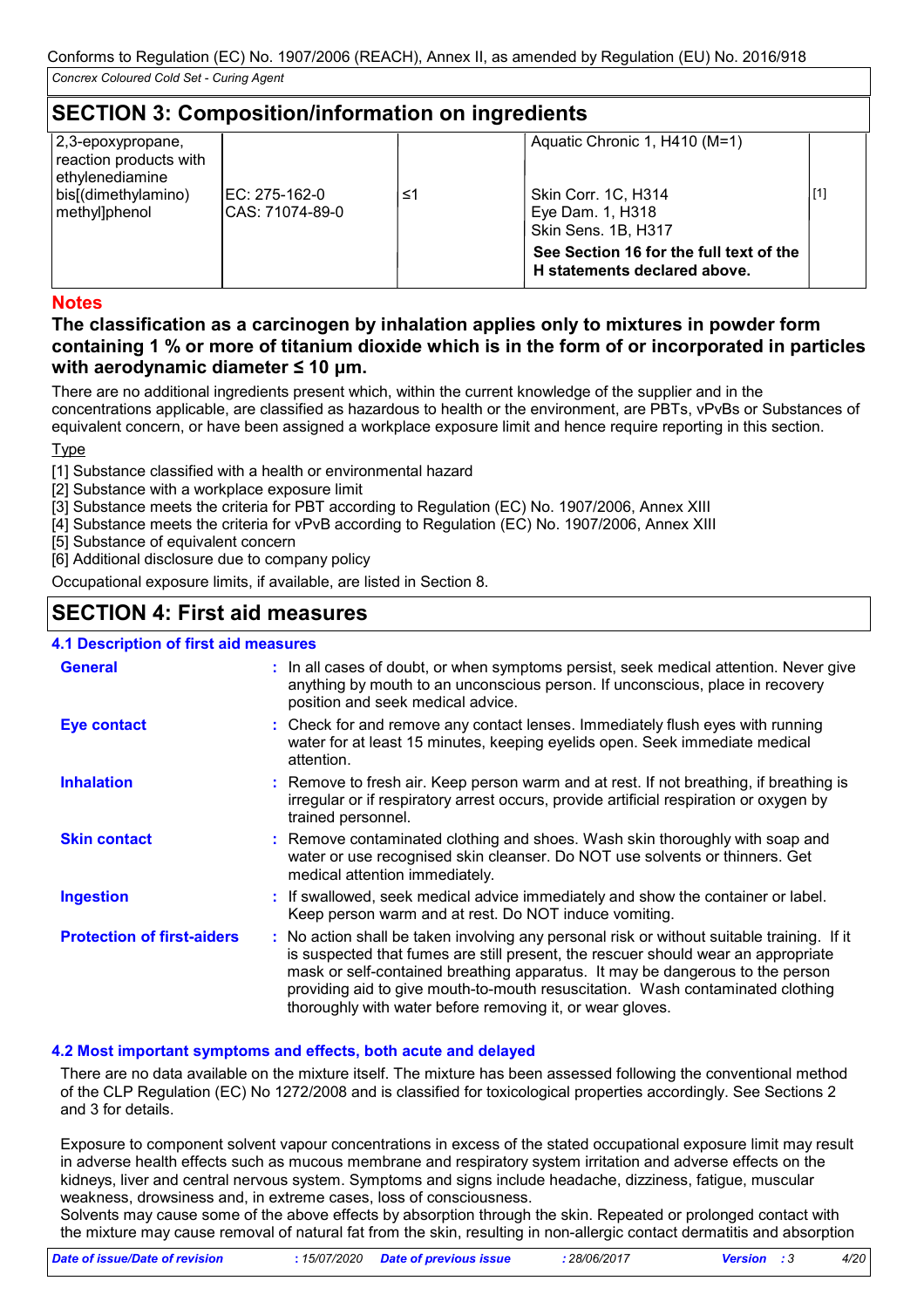## **SECTION 4: First aid measures**

#### through the skin.

If splashed in the eyes, the liquid may cause irritation and reversible damage. Ingestion may cause nausea, diarrhea and vomiting.

This takes into account, where known, delayed and immediate effects and also chronic effects of components from short-term and long-term exposure by oral, inhalation and dermal routes of exposure and eye contact.

Contains Formaldehyde, polymer with benzenamine, hydrogenated, m-fenilenbis(methylamine), 2,4,6-tris (dimethylaminomethyl)phenol, 4,4'-METHYLENEBIS (cyclohexyl amine), 4,4'-Isopropylidenediphenol, oligomeric reaction products with 1-chloro-2,3-epoxypropane, reaction products with ethylenediamine, bis[(dimethylamino)methyl] phenol. May produce an allergic reaction.

#### **Over-exposure signs/symptoms**

| <b>Eye contact</b>  | : Adverse symptoms may include the following:<br>pain<br>watering<br>redness                           |
|---------------------|--------------------------------------------------------------------------------------------------------|
| <b>Inhalation</b>   | : No specific data.                                                                                    |
| <b>Skin contact</b> | : Adverse symptoms may include the following:<br>pain or irritation<br>redness<br>blistering may occur |
| <b>Ingestion</b>    | : Adverse symptoms may include the following:<br>stomach pains                                         |

#### **4.3 Indication of any immediate medical attention and special treatment needed**

| <b>Notes to physician</b>  | : In case of inhalation of decomposition products in a fire, symptoms may be delayed.<br>The exposed person may need to be kept under medical surveillance for 48 hours. |
|----------------------------|--------------------------------------------------------------------------------------------------------------------------------------------------------------------------|
| <b>Specific treatments</b> | : No specific treatment.                                                                                                                                                 |

See toxicological information (Section 11)

## **SECTION 5: Firefighting measures**

| <b>5.1 Extinguishing media</b>                         |                                                                                                                                                                                                                                                                                                    |  |  |  |
|--------------------------------------------------------|----------------------------------------------------------------------------------------------------------------------------------------------------------------------------------------------------------------------------------------------------------------------------------------------------|--|--|--|
| <b>Suitable extinguishing</b><br>media                 | : Recommended: alcohol-resistant foam, $CO2$ , powders, water spray.                                                                                                                                                                                                                               |  |  |  |
| <b>Unsuitable extinguishing</b><br>media               | : Do not use water jet.                                                                                                                                                                                                                                                                            |  |  |  |
|                                                        | 5.2 Special hazards arising from the substance or mixture                                                                                                                                                                                                                                          |  |  |  |
| <b>Hazards from the</b><br>substance or mixture        | : In a fire or if heated, a pressure increase will occur and the container may burst.<br>This material is toxic to aquatic life with long lasting effects. Fire water<br>contaminated with this material must be contained and prevented from being<br>discharged to any waterway, sewer or drain. |  |  |  |
| <b>Hazardous thermal</b><br>decomposition products     | Decomposition products may include the following materials:<br>carbon dioxide<br>carbon monoxide<br>nitrogen oxides<br>halogenated compounds<br>metal oxide/oxides                                                                                                                                 |  |  |  |
| <b>5.3 Advice for firefighters</b>                     |                                                                                                                                                                                                                                                                                                    |  |  |  |
| <b>Special protective actions</b><br>for fire-fighters | : Promptly isolate the scene by removing all persons from the vicinity of the incident if<br>there is a fire. No action shall be taken involving any personal risk or without<br>suitable training.                                                                                                |  |  |  |

*Date of issue/Date of revision* **:** *15/07/2020 Date of previous issue : 28/06/2017 Version : 3 5/20*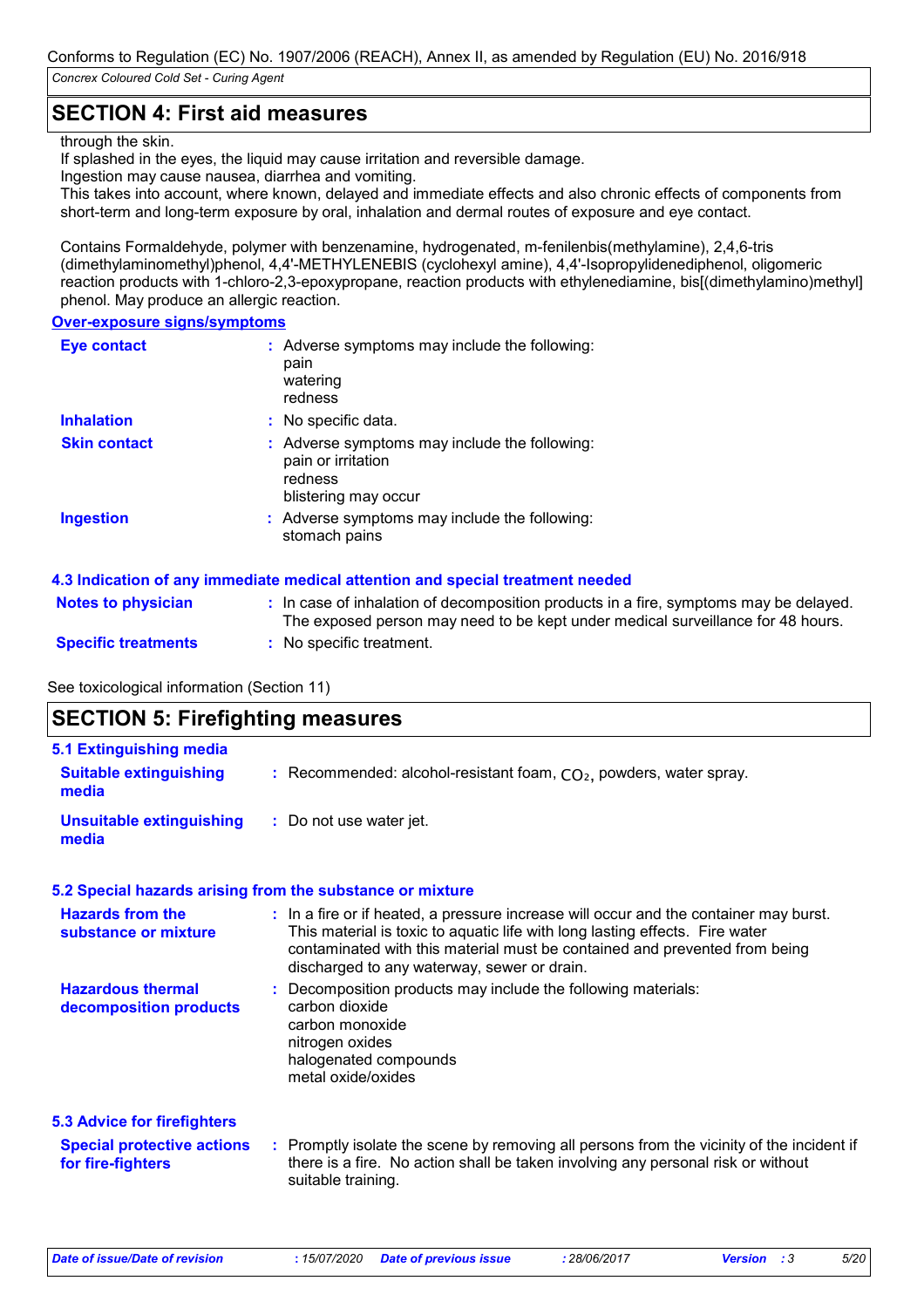## **SECTION 5: Firefighting measures**

| <b>Special protective</b><br>equipment for fire-fighters | : Fire-fighters should wear appropriate protective equipment and self-contained<br>breathing apparatus (SCBA) with a full face-piece operated in positive pressure<br>mode. Clothing for fire-fighters (including helmets, protective boots and gloves)<br>conforming to European standard EN 469 will provide a basic level of protection for<br>chemical incidents. |
|----------------------------------------------------------|-----------------------------------------------------------------------------------------------------------------------------------------------------------------------------------------------------------------------------------------------------------------------------------------------------------------------------------------------------------------------|
| <b>Additional information</b>                            | : No unusual hazard if involved in a fire.                                                                                                                                                                                                                                                                                                                            |

## **SECTION 6: Accidental release measures**

**6.1 Personal precautions, protective equipment and emergency procedures**

| For non-emergency<br>personnel                           | : No action shall be taken involving any personal risk or without suitable training.<br>Evacuate surrounding areas. Keep unnecessary and unprotected personnel from<br>entering. Do not touch or walk through spilt material. Do not breathe vapour or mist.<br>Provide adequate ventilation. Wear appropriate respirator when ventilation is<br>inadequate. Put on appropriate personal protective equipment.                                                                                                                                                                                    |  |
|----------------------------------------------------------|---------------------------------------------------------------------------------------------------------------------------------------------------------------------------------------------------------------------------------------------------------------------------------------------------------------------------------------------------------------------------------------------------------------------------------------------------------------------------------------------------------------------------------------------------------------------------------------------------|--|
| For emergency responders :                               | If specialised clothing is required to deal with the spillage, take note of any<br>information in Section 8 on suitable and unsuitable materials. See also the<br>information in "For non-emergency personnel".                                                                                                                                                                                                                                                                                                                                                                                   |  |
| <b>6.2 Environmental</b><br>precautions                  | : Avoid dispersal of spilt material and runoff and contact with soil, waterways, drains<br>and sewers. Inform the relevant authorities if the product has caused environmental<br>pollution (sewers, waterways, soil or air). Water polluting material. May be harmful<br>to the environment if released in large quantities. Collect spillage.                                                                                                                                                                                                                                                   |  |
| 6.3 Methods and material for containment and cleaning up |                                                                                                                                                                                                                                                                                                                                                                                                                                                                                                                                                                                                   |  |
| <b>Small spill</b>                                       | : Stop leak if without risk. Move containers from spill area. Dilute with water and mop<br>up if water-soluble. Alternatively, or if water-insoluble, absorb with an inert dry<br>material and place in an appropriate waste disposal container. Dispose of via a<br>licensed waste disposal contractor.                                                                                                                                                                                                                                                                                          |  |
| <b>Large spill</b>                                       | : Stop leak if without risk. Move containers from spill area. Approach the release<br>from upwind. Prevent entry into sewers, water courses, basements or confined<br>areas. Wash spillages into an effluent treatment plant or proceed as follows.<br>Contain and collect spillage with non-combustible, absorbent material e.g. sand,<br>earth, vermiculite or diatomaceous earth and place in container for disposal<br>according to local regulations. Dispose of via a licensed waste disposal contractor.<br>Contaminated absorbent material may pose the same hazard as the spilt product. |  |

| 6.4 Reference to other | : See Section 1 for emergency contact information.                                                                                        |
|------------------------|-------------------------------------------------------------------------------------------------------------------------------------------|
| <b>sections</b>        | See Section 8 for information on appropriate personal protective equipment.<br>See Section 13 for additional waste treatment information. |
|                        |                                                                                                                                           |

## **SECTION 7: Handling and storage**

The information in this section contains generic advice and guidance.

| <b>7.1 Precautions for safe</b><br>handling | : Keep away from heat, sparks and flame. No sparking tools should be used.<br>Avoid contact with skin and eyes. Avoid the inhalation of dust, particulates, spray or<br>mist arising from the application of this mixture. Avoid inhalation of dust from<br>sanding. |
|---------------------------------------------|----------------------------------------------------------------------------------------------------------------------------------------------------------------------------------------------------------------------------------------------------------------------|
|                                             | Eating, drinking and smoking should be prohibited in areas where this material is<br>handled, stored and processed.                                                                                                                                                  |
|                                             | Put on appropriate personal protective equipment (see Section 8).                                                                                                                                                                                                    |
|                                             | Never use pressure to empty. Container is not a pressure vessel.                                                                                                                                                                                                     |
|                                             | Always keep in containers made from the same material as the original one.                                                                                                                                                                                           |
|                                             | Comply with the health and safety at work laws.                                                                                                                                                                                                                      |
|                                             | Do not allow to enter drains or watercourses.                                                                                                                                                                                                                        |

#### **7.2 Conditions for safe storage, including any incompatibilities**

| Date of issue/Date of revision | : 15/07/2020 Date of previous issue | 28/06/2017 | <b>Version</b> : 3 | 6/20 |
|--------------------------------|-------------------------------------|------------|--------------------|------|
|--------------------------------|-------------------------------------|------------|--------------------|------|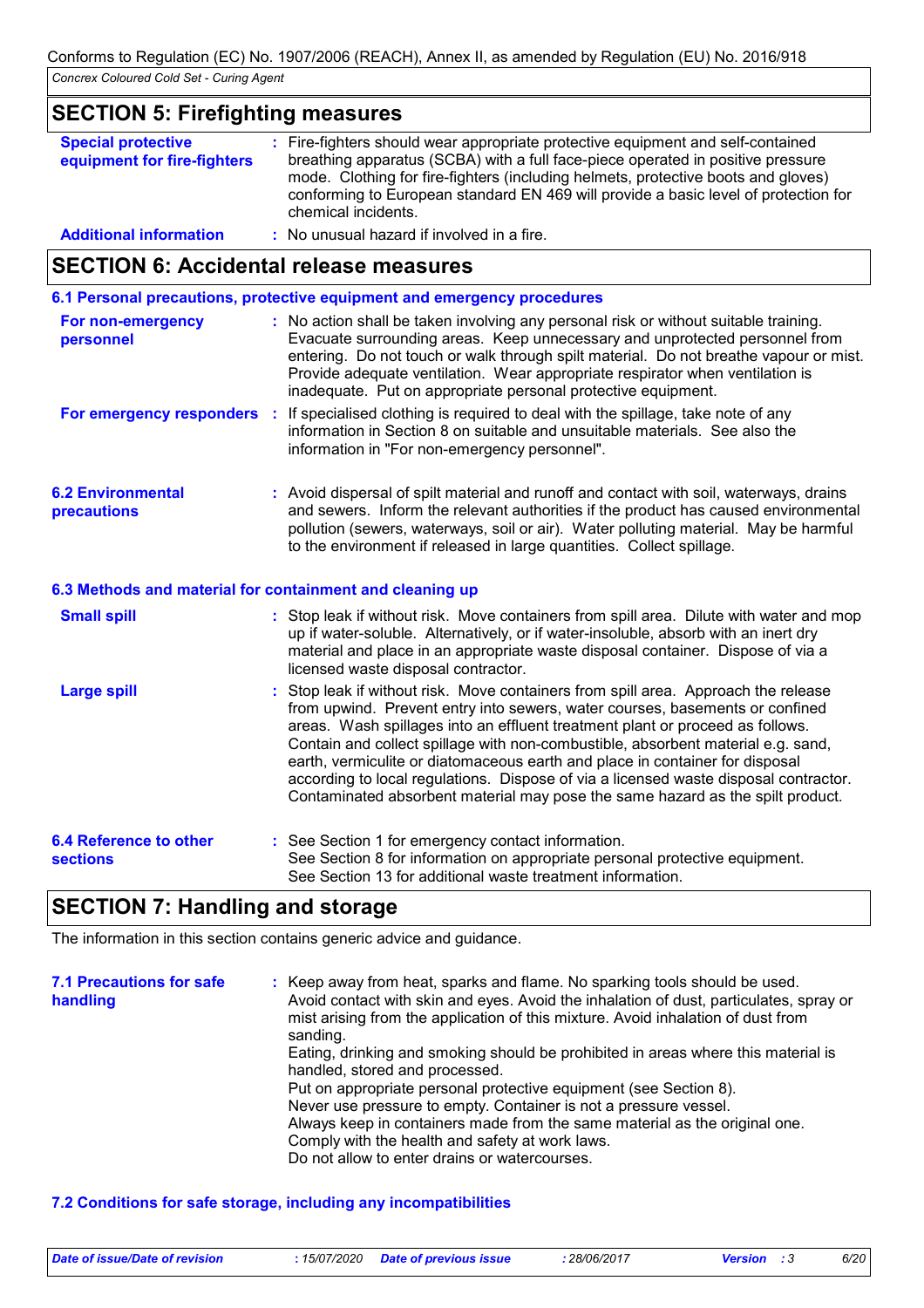## **SECTION 7: Handling and storage**

Store in accordance with local regulations.

#### **Notes on joint storage**

Keep away from: oxidising agents, strong alkalis, strong acids.

#### **Additional information on storage conditions**

Observe label precautions. Store in a dry, cool and well-ventilated area. Keep away from heat and direct sunlight. Keep away from sources of ignition. No smoking. Prevent unauthorised access. Containers that have been opened must be carefully resealed and kept upright to prevent leakage.

#### **Danger criteria**

| <b>Category</b> | <b>Ithreshold</b> | Notification and MAPP Safety report threshold |
|-----------------|-------------------|-----------------------------------------------|
| E <sub>2</sub>  | 200 tonne         | 500 tonne                                     |

#### **7.3 Specific end use(s)**

**Recommendations :**

: Not available.

**Industrial sector specific : solutions**

: Not available.

## **SECTION 8: Exposure controls/personal protection**

The list of Identified Uses in Section 1 should be consulted for any available use-specific information provided in the Exposure Scenario(s).

#### **8.1 Control parameters**

#### **Occupational exposure limits**

No exposure limit value known.

#### **Recommended monitoring : If this product contains ingredients with exposure limits, personal, workplace procedures** atmosphere or biological monitoring may be required to determine the effectiveness of the ventilation or other control measures and/or the necessity to use respiratory protective equipment. Reference should be made to monitoring standards, such as the following: European Standard EN 689 (Workplace atmospheres - Guidance for the assessment of exposure by inhalation to chemical agents for comparison with limit values and measurement strategy) European Standard EN 14042 (Workplace atmospheres - Guide for the application and use of procedures for the assessment of exposure to chemical and biological agents) European Standard EN 482 (Workplace atmospheres - General requirements for the performance of procedures for the measurement of chemical agents) Reference to national guidance documents for methods for the determination of hazardous substances will also be required.

#### **DNELs/DMELs**

| <b>Product/ingredient name</b> | <b>Type</b> | <b>Exposure</b>          | <b>Value</b>                      | <b>Population</b>                    | <b>Effects</b> |
|--------------------------------|-------------|--------------------------|-----------------------------------|--------------------------------------|----------------|
| benzyl alcohol                 | <b>DNEL</b> | Short term Dermal        | 47 mg/kg<br>bw/day                | Workers                              | Systemic       |
|                                | <b>DNEL</b> | Short term<br>Inhalation | 450 mg/m <sup>3</sup>             | Workers                              | Systemic       |
|                                | DNEL        | Long term Dermal         | $9,5$ mg/kg<br>bw/day             | Workers                              | Systemic       |
|                                | <b>DNEL</b> | Long term<br>Inhalation  | 90 mg/m <sup>3</sup>              | Workers                              | Systemic       |
|                                | DNEL        | Short term Dermal        | $28,5 \,\mathrm{mg}$<br>kg bw/day | General<br>population<br>[Consumers] | Systemic       |
|                                | <b>DNEL</b> | Short term<br>Inhalation | 40,55 mg/<br>m <sup>3</sup>       | General<br>population<br>[Consumers] | Systemic       |
|                                | <b>DNEL</b> | Short term Oral          | 25 mg/kg<br>bw/day                | General<br>population<br>[Consumers] | Systemic       |
|                                | <b>DNEL</b> | Long term Dermal         | $5,7$ mg/kg                       | General                              | Systemic       |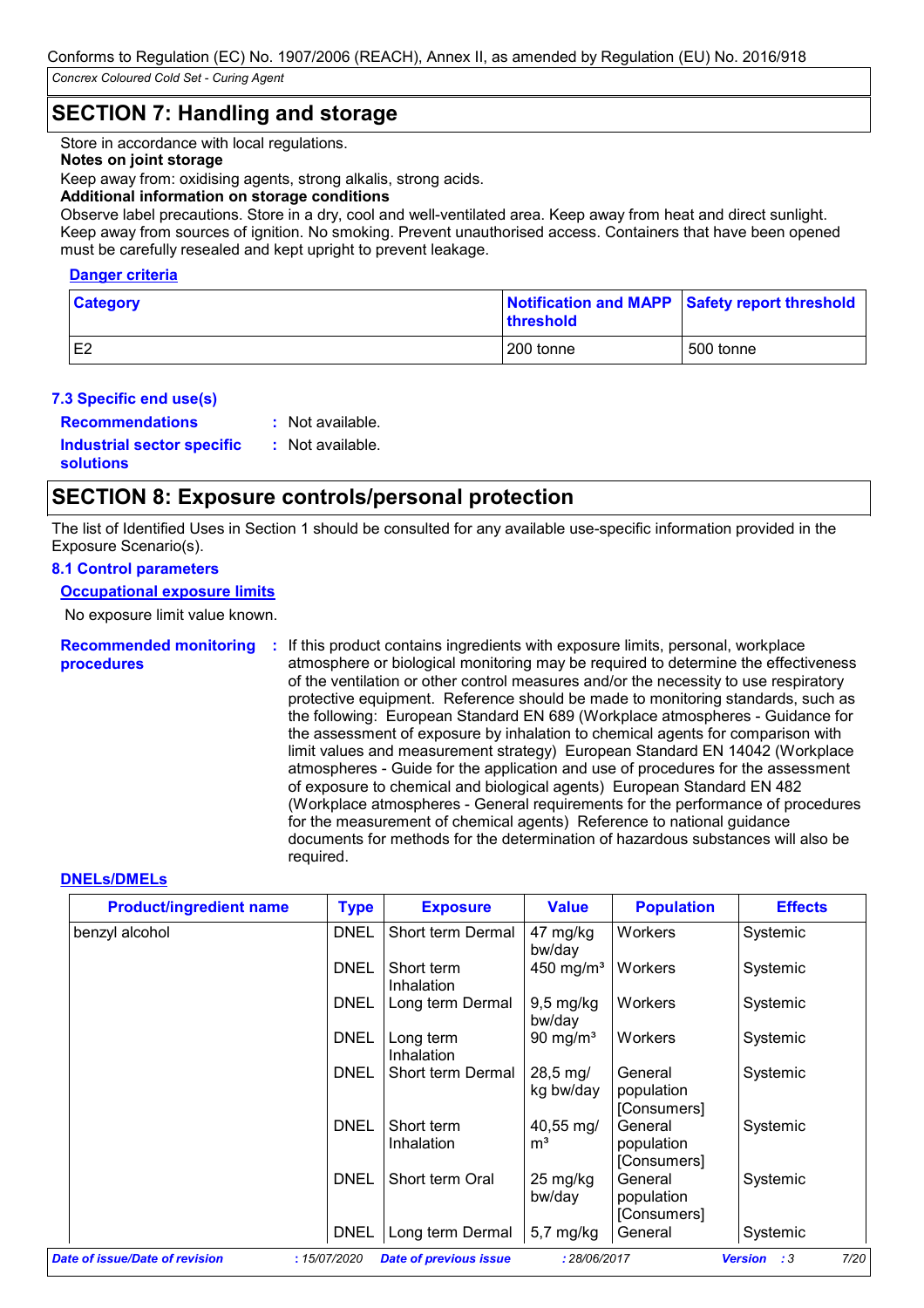|                                           | <b>SECTION 8: Exposure controls/personal protection</b> |                          |                             |                                      |          |  |
|-------------------------------------------|---------------------------------------------------------|--------------------------|-----------------------------|--------------------------------------|----------|--|
|                                           |                                                         |                          | bw/day                      | population<br>[Consumers]            |          |  |
|                                           | <b>DNEL</b>                                             | Long term                | $8,11 \text{ mg/m}^3$       | General                              | Systemic |  |
|                                           |                                                         | Inhalation               |                             | population<br>[Consumers]            |          |  |
|                                           | <b>DNEL</b>                                             | Long term Oral           | 5 mg/kg<br>bw/day           | General<br>population<br>[Consumers] | Systemic |  |
| titanium dioxide                          | <b>DNEL</b>                                             | Long term<br>Inhalation  | 10 mg/ $m3$                 | Workers                              | Local    |  |
|                                           | <b>DNEL</b>                                             | Long term Oral           | 700 mg/kg<br>bw/day         | General<br>population<br>[Consumers] | Systemic |  |
| benzyl alcohol                            | <b>DNEL</b>                                             | Short term Dermal        | 47 mg/kg<br>bw/day          | Workers                              | Systemic |  |
|                                           | <b>DNEL</b>                                             | Short term<br>Inhalation | 450 mg/ $m3$                | Workers                              | Systemic |  |
|                                           | <b>DNEL</b>                                             | Long term Dermal         | 9,5 mg/kg<br>bw/day         | Workers                              | Systemic |  |
|                                           | <b>DNEL</b>                                             | Long term<br>Inhalation  | 90 mg/m <sup>3</sup>        | Workers                              | Systemic |  |
|                                           | <b>DNEL</b>                                             | Short term Dermal        | 28,5 mg/<br>kg bw/day       | General<br>population<br>[Consumers] | Systemic |  |
|                                           | <b>DNEL</b>                                             | Short term<br>Inhalation | 40,55 mg/<br>m <sup>3</sup> | General<br>population<br>[Consumers] | Systemic |  |
|                                           | <b>DNEL</b>                                             | Short term Oral          | 25 mg/kg<br>bw/day          | General<br>population<br>[Consumers] | Systemic |  |
|                                           | <b>DNEL</b>                                             | Long term Dermal         | 5,7 mg/kg<br>bw/day         | General<br>population<br>[Consumers] | Systemic |  |
|                                           | <b>DNEL</b>                                             | Long term<br>Inhalation  | $8,11 \text{ mg/m}^3$       | General<br>population<br>[Consumers] | Systemic |  |
|                                           | <b>DNEL</b>                                             | Long term Oral           | 5 mg/kg<br>bw/day           | General<br>population<br>[Consumers] | Systemic |  |
| 2,4,6-tris(dimethylaminomethyl)<br>phenol | <b>DNEL</b>                                             | Long term<br>Inhalation  | $0,31$ mg/m <sup>3</sup>    | Workers                              | Systemic |  |

#### **PNECs**

| <b>Product/ingredient name</b>        |             | <b>Compartment Detail</b>     | <b>Value</b>         | <b>Method Detail</b>                 |
|---------------------------------------|-------------|-------------------------------|----------------------|--------------------------------------|
| benzyl alcohol                        |             | Fresh water                   | 1 $mg/l$             | <b>Assessment Factors</b>            |
|                                       |             | Marine                        | $ 0,1 \text{ mg}/I $ | <b>Assessment Factors</b>            |
|                                       |             | Fresh water sediment          | 5,27 mg/kg           | <b>Assessment Factors</b>            |
|                                       |             | Marine water sediment         | 0,527 mg/kg          | <b>Assessment Factors</b>            |
|                                       |             | Soil                          | 0,456 mg/kg          | <b>Assessment Factors</b>            |
|                                       |             | Sewage Treatment              | $39 \text{ mg/l}$    | <b>Assessment Factors</b>            |
|                                       |             | Plant                         |                      |                                      |
| titanium dioxide                      |             | Fresh water                   | $0,127 \text{ mg/l}$ | $\blacksquare$                       |
|                                       |             | Marine                        | $>1$ mg/             |                                      |
|                                       |             | Sewage Treatment              | $>100$ mg/l          |                                      |
|                                       |             | Plant                         |                      |                                      |
|                                       |             | Fresh water sediment          | >1000 mg/kg          |                                      |
|                                       |             | Marine water sediment         | >100 mg/kg           |                                      |
|                                       |             | Soil                          | $100$ mg/kg          |                                      |
| benzyl alcohol                        |             | Fresh water                   | 1 $mg/l$             | <b>Assessment Factors</b>            |
|                                       |             | Marine                        | $0,1$ mg/l           | <b>Assessment Factors</b>            |
|                                       |             | Fresh water sediment          | 5,27 mg/kg           | <b>Assessment Factors</b>            |
|                                       |             | Marine water sediment         | $0,527$ mg/kg        | <b>Assessment Factors</b>            |
| <b>Date of issue/Date of revision</b> | :15/07/2020 | <b>Date of previous issue</b> | : 28/06/2017         | 8/20<br><b>Version</b><br>$\cdot$ :3 |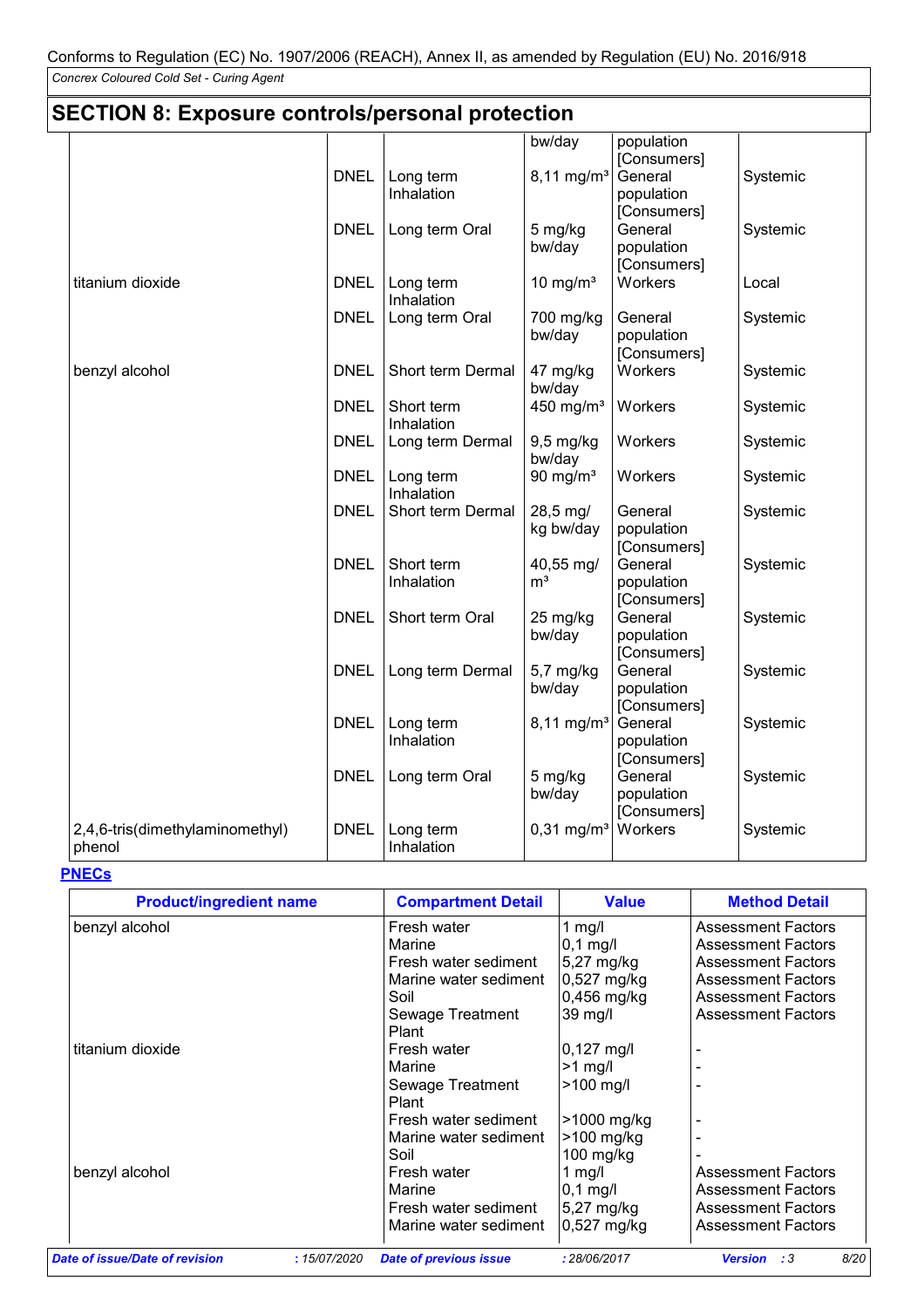| <b>SECTION 8: Exposure controls/personal protection</b> |                                       |                  |                     |                           |
|---------------------------------------------------------|---------------------------------------|------------------|---------------------|---------------------------|
|                                                         |                                       | Soil             | $ 0,456$ mg/kg      | <b>Assessment Factors</b> |
|                                                         |                                       | Sewage Treatment | 39 mg/l             | <b>Assessment Factors</b> |
|                                                         |                                       | Plant            |                     |                           |
|                                                         | 2,4,6-tris(dimethylaminomethyl)phenol | I Fresh water    | $0,84 \text{ mg}/I$ |                           |

| <b>8.2 Exposure controls</b>                      |                                                                                                                                                                                                                                                                                                                                                                                                                                                                             |
|---------------------------------------------------|-----------------------------------------------------------------------------------------------------------------------------------------------------------------------------------------------------------------------------------------------------------------------------------------------------------------------------------------------------------------------------------------------------------------------------------------------------------------------------|
| <b>Appropriate engineering</b><br><b>controls</b> | : Provide adequate ventilation. Where reasonably practicable, this should be<br>achieved by the use of local exhaust ventilation and good general extraction. If<br>these are not sufficient to maintain concentrations of particulates and solvent<br>vapours below the OEL, suitable respiratory protection must be worn.                                                                                                                                                 |
| <b>Individual protection measures</b>             |                                                                                                                                                                                                                                                                                                                                                                                                                                                                             |
| <b>Hygiene measures</b>                           | : Wash hands, forearms and face thoroughly after handling chemical products, before<br>eating, smoking and using the lavatory and at the end of the working period.<br>Appropriate techniques should be used to remove potentially contaminated clothing.<br>Contaminated work clothing should not be allowed out of the workplace. Wash<br>contaminated clothing before reusing. Ensure that eyewash stations and safety<br>showers are close to the workstation location. |
| <b>Eye/face protection</b>                        | : Safety eyewear complying with an approved standard should be used when a risk<br>assessment indicates this is necessary to avoid exposure to liquid splashes, mists,<br>gases or dusts. If contact is possible, the following protection should be worn,<br>unless the assessment indicates a higher degree of protection: chemical splash<br>goggles and/or face shield. If inhalation hazards exist, a full-face respirator may be<br>required instead.                 |

#### **Skin protection**

**Hand protection**

There is no one glove material or combination of materials that will give unlimited resistance to any individual or combination of chemicals.

The breakthrough time must be greater than the end use time of the product.

The instructions and information provided by the glove manufacturer on use, storage, maintenance and replacement must be followed.

Gloves should be replaced regularly and if there is any sign of damage to the glove material.

Always ensure that gloves are free from defects and that they are stored and used correctly.

The performance or effectiveness of the glove may be reduced by physical/chemical damage and poor maintenance.

Barrier creams may help to protect the exposed areas of the skin but should not be applied once exposure has occurred.

| <b>Gloves</b>                 | : For prolonged or repeated handling, use the following type of gloves:                                                                                                                                                                     |
|-------------------------------|---------------------------------------------------------------------------------------------------------------------------------------------------------------------------------------------------------------------------------------------|
|                               | Recommended: > 8 hours (breakthrough time): nitrile rubber or Viton® gloves                                                                                                                                                                 |
|                               | The recommendation for the type or types of glove to use when handling this<br>product is based on information from the following source:<br>EN 374                                                                                         |
|                               | The user must check that the final choice of type of glove selected for handling this<br>product is the most appropriate and takes into account the particular conditions of<br>use, as included in the user's risk assessment.             |
| <b>Body protection</b>        | : Personal protective equipment for the body should be selected based on the task<br>being performed and the risks involved and should be approved by a specialist<br>before handling this product.                                         |
| <b>Other skin protection</b>  | : Appropriate footwear and any additional skin protection measures should be<br>selected based on the task being performed and the risks involved and should be<br>approved by a specialist before handling this product.                   |
| <b>Respiratory protection</b> | : Respirator selection must be based on known or anticipated exposure levels, the<br>hazards of the product and the safe working limits of the selected respirator.<br>Recommended: organic vapour (Type A) and particulate filter (EN 141) |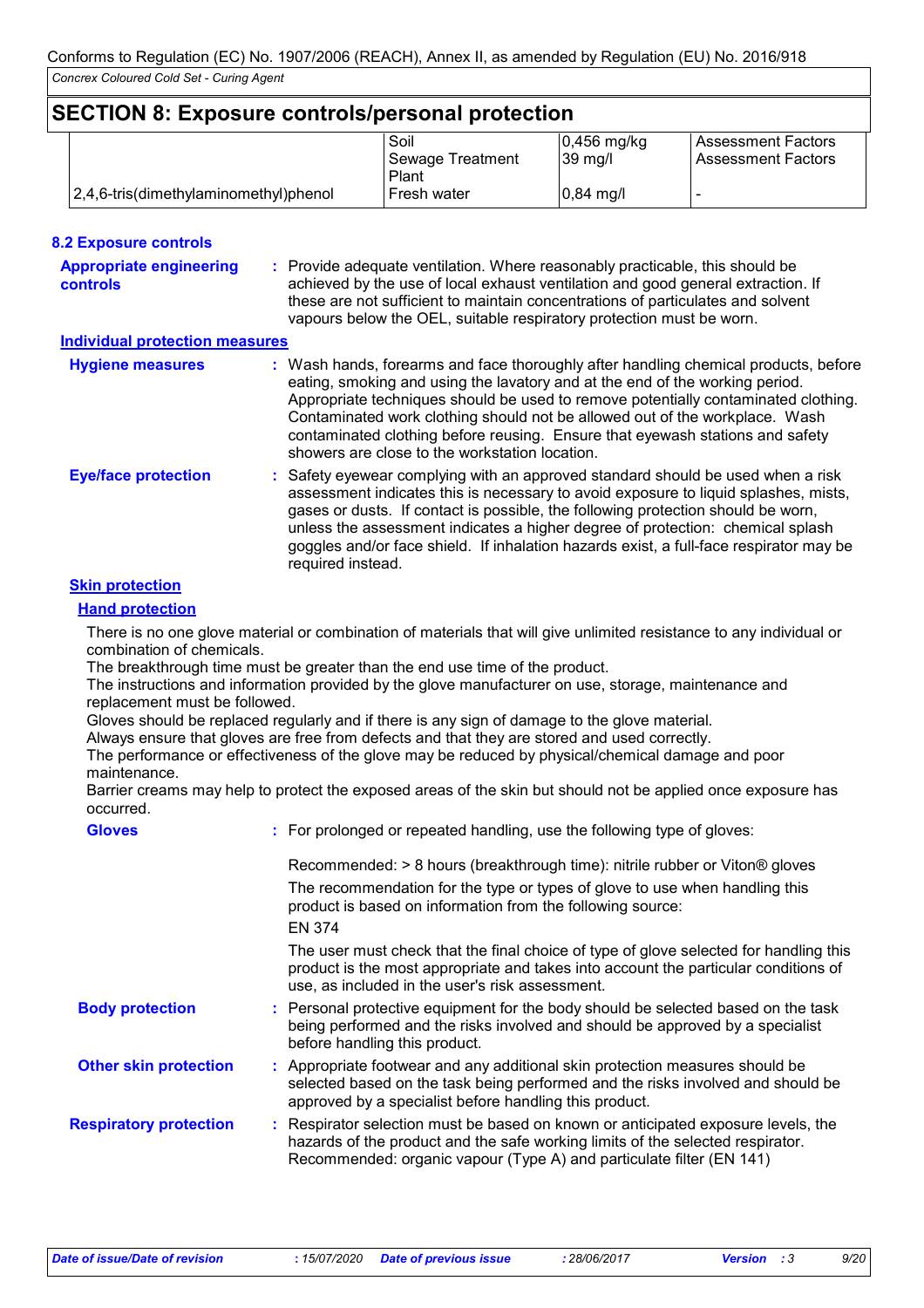## **SECTION 8: Exposure controls/personal protection**

| <b>Environmental exposure</b> | : Emissions from ventilation or work process equipment should be checked to ensure |
|-------------------------------|------------------------------------------------------------------------------------|
| controls                      | they comply with the requirements of environmental protection legislation. In some |
|                               | cases, fume scrubbers, filters or engineering modifications to the process         |
|                               | equipment will be necessary to reduce emissions to acceptable levels.              |

## **SECTION 9: Physical and chemical properties**

### **9.1 Information on basic physical and chemical properties**

| <b>Appearance</b>                                      |    |                |
|--------------------------------------------------------|----|----------------|
| <b>Physical state</b>                                  | ř. | Liquid.        |
| <b>Colour</b>                                          |    | Various        |
| <b>Odour</b>                                           |    | Amine-like.    |
| <b>Odour threshold</b>                                 |    | Not available. |
| рH                                                     | t  | Not available. |
| <b>Melting point/freezing point</b>                    | t  | Not available. |
| <b>Initial boiling point and</b><br>boiling range      | t  | Not available. |
| <b>Flash point</b>                                     | ř. | Not available. |
| <b>Evaporation rate</b>                                | ř. | Not available. |
| <b>Flammability (solid, gas)</b>                       | t  | Not available. |
| <b>Upper/lower flammability or</b><br>explosive limits | ÷  | Not available. |
| <b>Vapour pressure</b>                                 | ř. | Not available. |
| <b>Vapour density</b>                                  |    | Not available. |
| <b>Relative density</b>                                | t  | 1,28           |
| <b>Solubility(ies)</b>                                 | t  | Not available. |
| <b>Partition coefficient: n-octanol/</b><br>water      | ŧ. | Not available. |
| <b>Auto-ignition temperature</b>                       | t  | Not available. |
| <b>Decomposition temperature</b>                       | t  | Not available. |
| <b>Viscosity</b>                                       | t  | Not available. |
| <b>Explosive properties</b>                            |    | Not available. |
| <b>Oxidising properties</b>                            | ř. | Not available. |

#### **9.2 Other information**

No additional information.

|                                                   | <b>SECTION 10: Stability and reactivity</b>                                                                                         |  |  |  |  |
|---------------------------------------------------|-------------------------------------------------------------------------------------------------------------------------------------|--|--|--|--|
| <b>10.1 Reactivity</b>                            | : No specific test data related to reactivity available for this product or its ingredients.                                        |  |  |  |  |
| <b>10.2 Chemical stability</b>                    | : Stable under recommended storage and handling conditions (see Section 7).                                                         |  |  |  |  |
| <b>10.3 Possibility of</b><br>hazardous reactions | : Under normal conditions of storage and use, hazardous reactions will not occur.                                                   |  |  |  |  |
| <b>10.4 Conditions to avoid</b>                   | When exposed to high temperatures may produce hazardous decomposition<br>products.                                                  |  |  |  |  |
| <b>10.5 Incompatible materials</b>                | : Keep away from the following materials to prevent strong exothermic reactions:<br>oxidising agents, strong alkalis, strong acids. |  |  |  |  |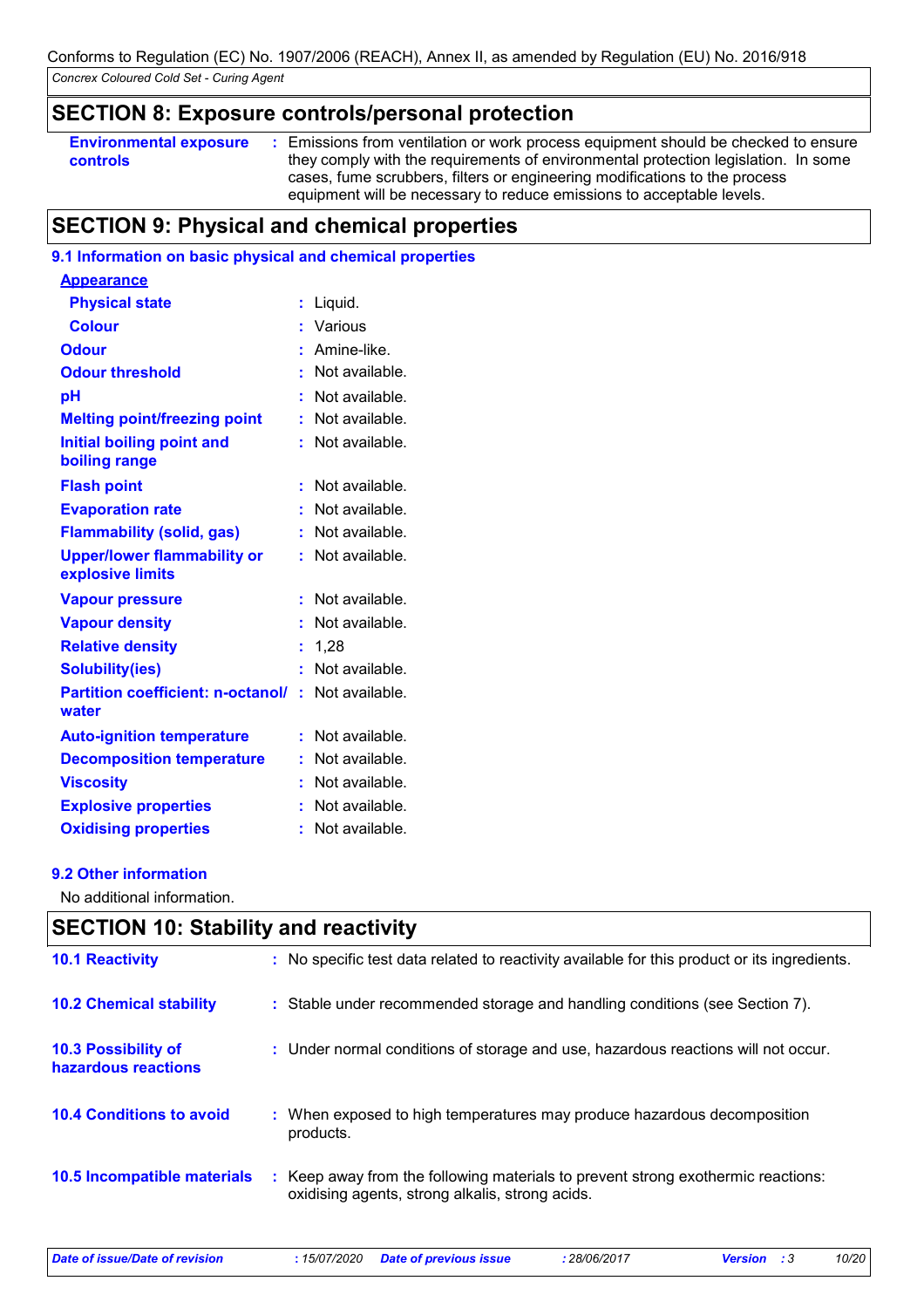## **SECTION 10: Stability and reactivity**

- **10.6 Hazardous**
- **decomposition products**
- **:** Under normal conditions of storage and use, hazardous decomposition products should not be produced. If involved in a fire, toxic gases including CO, CO2 and smoke can be generated.

## **SECTION 11: Toxicological information**

#### **11.1 Information on toxicological effects**

#### **Acute toxicity**

| <b>Product/ingredient name</b> | <b>Result</b>                    | <b>Species</b> | <b>Dose</b>            | <b>Exposure</b> |
|--------------------------------|----------------------------------|----------------|------------------------|-----------------|
| benzyl alcohol                 | <b>LC50 Inhalation Dusts and</b> | Rat            | >4,178 mg/l            | 4 hours         |
|                                | mists                            |                |                        |                 |
|                                | LD50 Dermal                      | Rabbit         | 2000 mg/kg             |                 |
| Formaldehyde, polymer          | LD50 Dermal                      | Rabbit         | >1000 mg/kg            |                 |
| with benzenamine,              |                                  |                |                        |                 |
| hydrogenated                   |                                  |                |                        |                 |
| titanium dioxide               | <b>LC50 Inhalation Dusts and</b> | Rat - Male,    | 3,43 to 5,09 mg/l      | 4 hours         |
|                                | mists                            | Female         |                        |                 |
|                                | LD50 Dermal                      | Rabbit         | >10 g/kg               |                 |
|                                | LD50 Oral                        | Rat            | $>24$ g/kg             |                 |
| benzyl alcohol                 | <b>LC50 Inhalation Dusts and</b> | Rat            | >4,178 mg/l            | 4 hours         |
|                                | mists                            |                |                        |                 |
|                                | LD50 Dermal                      | Rabbit         | 2000 mg/kg             |                 |
|                                | LD50 Oral                        | Rat            | 1230 mg/kg             |                 |
|                                | LD50 Oral                        | Rat            | 1620 mg/kg             |                 |
| m-fenilenbis(methylamine)      | LC50 Inhalation Dusts and        | Rat            | 1900 mg/m <sup>3</sup> | 1 hours         |
|                                | mists                            |                |                        |                 |
|                                | <b>LC50 Inhalation Gas.</b>      | Rat            | 700 ppm                | 1 hours         |
|                                | <b>LC50 Inhalation Vapour</b>    | Rat            | $1,34$ mg/l            | 4 hours         |
|                                | LD50 Dermal                      | Rabbit         | 2 g/kg                 |                 |
|                                | LD50 Oral                        | Rat            | 930 mg/kg              |                 |
|                                | LD50 Oral                        | Rat            | 980 mg/kg              |                 |
| $2,4,6$ -tris                  | LD50 Dermal                      | Rabbit         | 1242 mg/kg             |                 |
| (dimethylaminomethyl)          |                                  |                |                        |                 |
| phenol                         |                                  |                |                        |                 |
|                                | LD50 Oral                        | Rat            | 1673 mg/kg             |                 |
| salicylic acid                 | <b>LC50 Inhalation Dusts and</b> | Rat            | $0,9$ g/m <sup>3</sup> | 4 hours         |
|                                | mists                            |                |                        |                 |
|                                | LD50 Oral                        | Rat            | 891 mg/kg              |                 |
| 4,4'-METHYLENEBIS              | LD50 Dermal                      | Rabbit         | 2110 mg/kg             |                 |
| (cyclohexyl amine)             |                                  |                |                        |                 |
| 4,4'-Isopropylidenediphenol,   | LD50 Oral                        | Rabbit         | 300 to 2000 mg/        |                 |
| oligomeric reaction            |                                  |                | kg                     |                 |
| products with 1-chloro-        |                                  |                |                        |                 |
| 2,3-epoxypropane, reaction     |                                  |                |                        |                 |
| products with                  |                                  |                |                        |                 |
| ethylenediamine                |                                  |                |                        |                 |
|                                |                                  |                |                        |                 |

**Conclusion/Summary :** Harmful if swallowed. Harmful if inhaled.

#### **Acute toxicity estimates**

| <b>Route</b>         | <b>ATE value</b> |  |
|----------------------|------------------|--|
| Oral                 | 500 mg/kg        |  |
| Inhalation (vapours) | $11$ mg/l        |  |

**Irritation/Corrosion**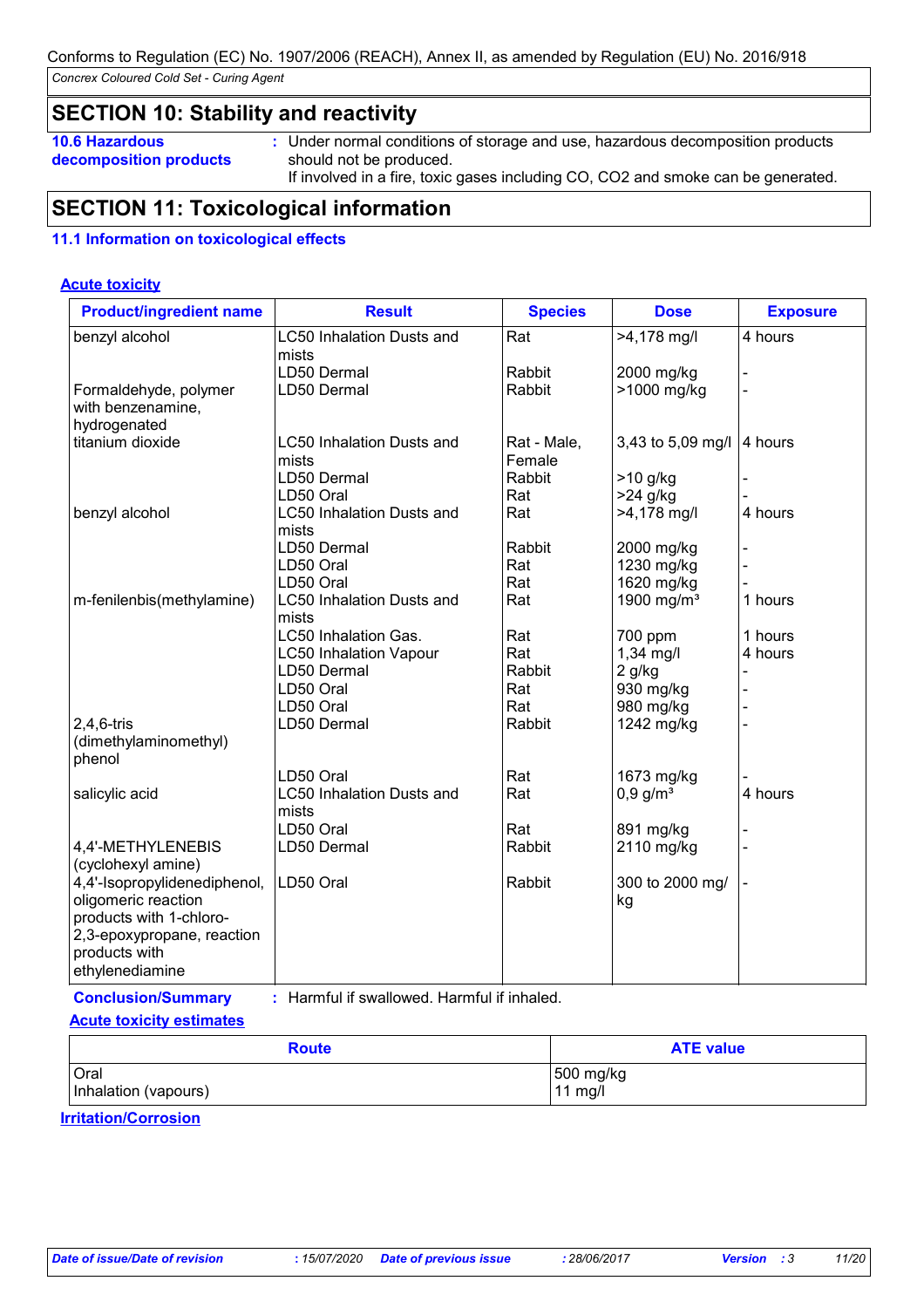## **SECTION 11: Toxicological information**

| <b>Product/ingredient name</b>  | <b>Result</b>            | <b>Species</b> | <b>Score</b>             | <b>Exposure</b>   | <b>Observation</b> |
|---------------------------------|--------------------------|----------------|--------------------------|-------------------|--------------------|
| benzyl alcohol                  | Skin - Moderate irritant | Pig            |                          | 100 Percent       |                    |
| titanium dioxide                | Skin - Mild irritant     | Human          |                          | 72 hours 300      |                    |
|                                 |                          |                |                          | Micrograms        |                    |
|                                 |                          |                |                          | Intermittent      |                    |
| benzyl alcohol                  | Skin - Moderate irritant | Pig            |                          | 100 Percent       |                    |
|                                 | Eyes - Irritant          | Rabbit         |                          |                   |                    |
| m-fenilenbis(methylamine)       | Eyes - Severe irritant   | Rabbit         |                          | 24 hours 50       |                    |
|                                 |                          |                |                          | Micrograms        |                    |
|                                 | Skin - Severe irritant   | Rabbit         |                          | 24 hours 750      |                    |
|                                 |                          |                |                          | Micrograms        |                    |
| $2,4,6$ -tris                   | Eyes - Severe irritant   | Rabbit         |                          | 24 hours 50       |                    |
| (dimethylaminomethyl)<br>phenol |                          |                |                          | Micrograms        |                    |
|                                 | Skin - Mild irritant     | Rat            |                          | 0.025             |                    |
|                                 |                          |                |                          | <b>Mililiters</b> |                    |
|                                 | Skin - Severe irritant   | Rat            |                          | 10.25 Mililiters  |                    |
|                                 | Skin - Severe irritant   | Rabbit         |                          | 24 hours 2        |                    |
|                                 |                          |                |                          | milligrams        |                    |
| 4,4'-METHYLENEBIS               | Eyes - Severe irritant   | Rabbit         | $\overline{\phantom{a}}$ | 24 hours 10       |                    |
| (cyclohexyl amine)              |                          |                |                          | microliters       |                    |

**Conclusion/Summary**

| ٦ | SKIN |  |
|---|------|--|
|   |      |  |

**Skin :** Causes severe skin burns and eye damage. **Eyes :** Causes serious eye damage.

**Respiratory :** May cause damage to organs through prolonged or repeated exposure if inhaled.

#### **Sensitisation**

| <b>Product/ingredient name</b>                                         | <b>Route of</b><br>exposure | <b>Species</b>                    | <b>Result</b>                                         |
|------------------------------------------------------------------------|-----------------------------|-----------------------------------|-------------------------------------------------------|
| l titanium dioxide<br>$2,4,6$ -tris<br>(dimethylaminomethyl)<br>phenol | skin<br>skin<br>skin        | Guinea pig<br>Mouse<br>Guinea pig | Not sensitizing<br>Not sensitizing<br>Not sensitizing |

#### **Conclusion/Summary**

- **Skin :** May cause an allergic skin reaction.
- **Respiratory :** Based on available data, the classification criteria are not met.
- **Mutagenicity**

| <b>Product/ingredient name</b> | Test            | <b>Experiment</b>                                 | <b>Result</b>   |
|--------------------------------|-----------------|---------------------------------------------------|-----------------|
| titanium dioxide               | <b>OECD 471</b> | Experiment: In vitro<br>Subject: Bacteria         | Negative        |
|                                | OECD 476        | Experiment: In vitro<br>Subject: Mammalian-Animal | <b>Negative</b> |
|                                | OECD 474        | Experiment: In vivo<br>Subject: Mammalian-Animal  | <b>Negative</b> |
|                                | OECD 474        | Experiment: In vivo<br>Subject: Mammalian-Animal  | <b>Negative</b> |

## **Carcinogenicity**

**Conclusion/Summary :** Based on available data, the classification criteria are not met.

benzyl alcohol **Negative - Oral - TD** Rat | - 103 weeks; 5 days per week benzyl alcohol | Negative - Oral - TD | Rat | - | 103 weeks; 5 days per week **Product/ingredient name Result Result Result Species Dose Exposure Conclusion/Summary :** Based on available data, the classification criteria are not met.

*Date of issue/Date of revision* **:** *15/07/2020 Date of previous issue : 28/06/2017 Version : 3 12/20*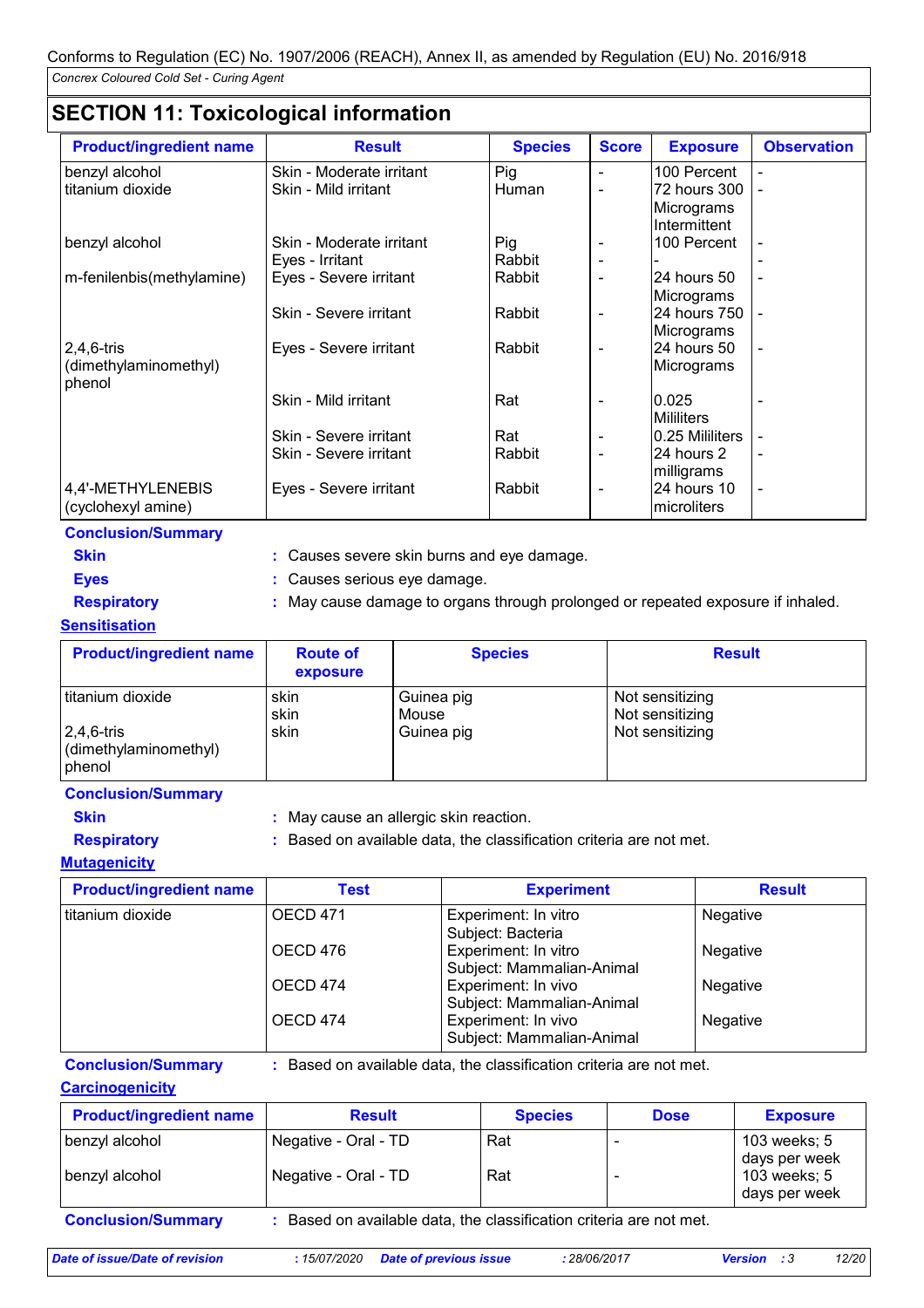## **SECTION 11: Toxicological information**

#### **Reproductive toxicity**

| <b>Product/ingredient name</b>                             | <b>Maternal</b><br>toxicity | <b>Fertility</b> | <b>Developmental</b><br>toxin | <b>Species</b>     | <b>Dose</b>                         | <b>Exposure</b>                |
|------------------------------------------------------------|-----------------------------|------------------|-------------------------------|--------------------|-------------------------------------|--------------------------------|
| Formaldehyde, polymer with  -<br>benzenamine, hydrogenated |                             |                  |                               | Rat                | <b>Oral: 15</b><br>mg/kg            | 28 days                        |
| l titanium dioxide                                         | <b>Negative</b>             | Negative         | Negative                      | Rat - Male, Female | Oral: 100<br>to<br>3001000<br>mg/kg | 20 days; 7<br>days per<br>week |
| $2,4,6$ -tris<br>(dimethylaminomethyl)<br>phenol           | -                           |                  | Negative                      | <b>Rat</b>         | Oral                                | 28 days                        |

**Conclusion/Summary :** Based on available data, the classification criteria are not met.

**Teratogenicity**

| <b>Product/ingredient name</b> | <b>Result</b>                                                           | <b>Species</b> | <b>Dose</b> | <b>Exposure</b> |
|--------------------------------|-------------------------------------------------------------------------|----------------|-------------|-----------------|
| benzyl alcohol                 | Negative - Route of exposure   Mouse - Female   550 mg/kg<br>unreported |                |             |                 |
| benzyl alcohol                 | Negative - Route of exposure   Mouse - Female   550 mg/kg<br>unreported |                |             |                 |

#### **Conclusion/Summary :** Based on available data, the classification criteria are not met.

#### **Specific target organ toxicity (single exposure)**

Not available.

#### **Specific target organ toxicity (repeated exposure)**

| <b>Product/ingredient name</b>                       | <b>Category</b> | <b>Route of</b><br>exposure | <b>Target organs</b> |
|------------------------------------------------------|-----------------|-----------------------------|----------------------|
| Formaldehyde, polymer with benzenamine, hydrogenated | Category 2      | oral                        | l liver              |
| 4,4'-METHYLENEBIS (cyclohexyl amine)                 | Category 2      | oral                        | l liver              |

#### **Aspiration hazard**

Not available.

#### **Delayed and immediate effects as well as chronic effects from short and long-term exposure**

| <b>Short term exposure</b>            |                    |
|---------------------------------------|--------------------|
| <b>Potential immediate</b><br>effects | : Not available.   |
| <b>Potential delayed effects</b>      | : Not available.   |
| Long term exposure                    |                    |
| <b>Potential immediate</b><br>effects | $:$ Not available. |
| Dotantial dalavad affacte             | . Not ovoilable    |

**Potential delayed effects :** Not available.

**Potential chronic health effects**

| <b>Product/ingredient name</b> | <b>Result</b>                                                                                                                                                                | <b>Species</b> | <b>Dose</b>               | <b>Exposure</b>                      |  |  |  |
|--------------------------------|------------------------------------------------------------------------------------------------------------------------------------------------------------------------------|----------------|---------------------------|--------------------------------------|--|--|--|
| titanium dioxide               | Chronic NOAEL Oral<br>Chronic NOAEL Inhalation<br>Dusts and mists                                                                                                            | Rat<br>Rat     | 3500 mg/kg<br>10 mg/ $m3$ | $\overline{\phantom{0}}$<br>24 hours |  |  |  |
| <b>Conclusion/Summary</b>      | : Based on available data, the classification criteria are not met.                                                                                                          |                |                           |                                      |  |  |  |
| <b>General</b>                 | May cause damage to organs through prolonged or repeated exposure. Once<br>sensitized, a severe allergic reaction may occur when subsequently exposed to very<br>low levels. |                |                           |                                      |  |  |  |
| <b>Carcinogenicity</b>         | : No known significant effects or critical hazards.                                                                                                                          |                |                           |                                      |  |  |  |
| <b>Mutagenicity</b>            | : No known significant effects or critical hazards.                                                                                                                          |                |                           |                                      |  |  |  |
| <b>Teratogenicity</b>          | : No known significant effects or critical hazards.                                                                                                                          |                |                           |                                      |  |  |  |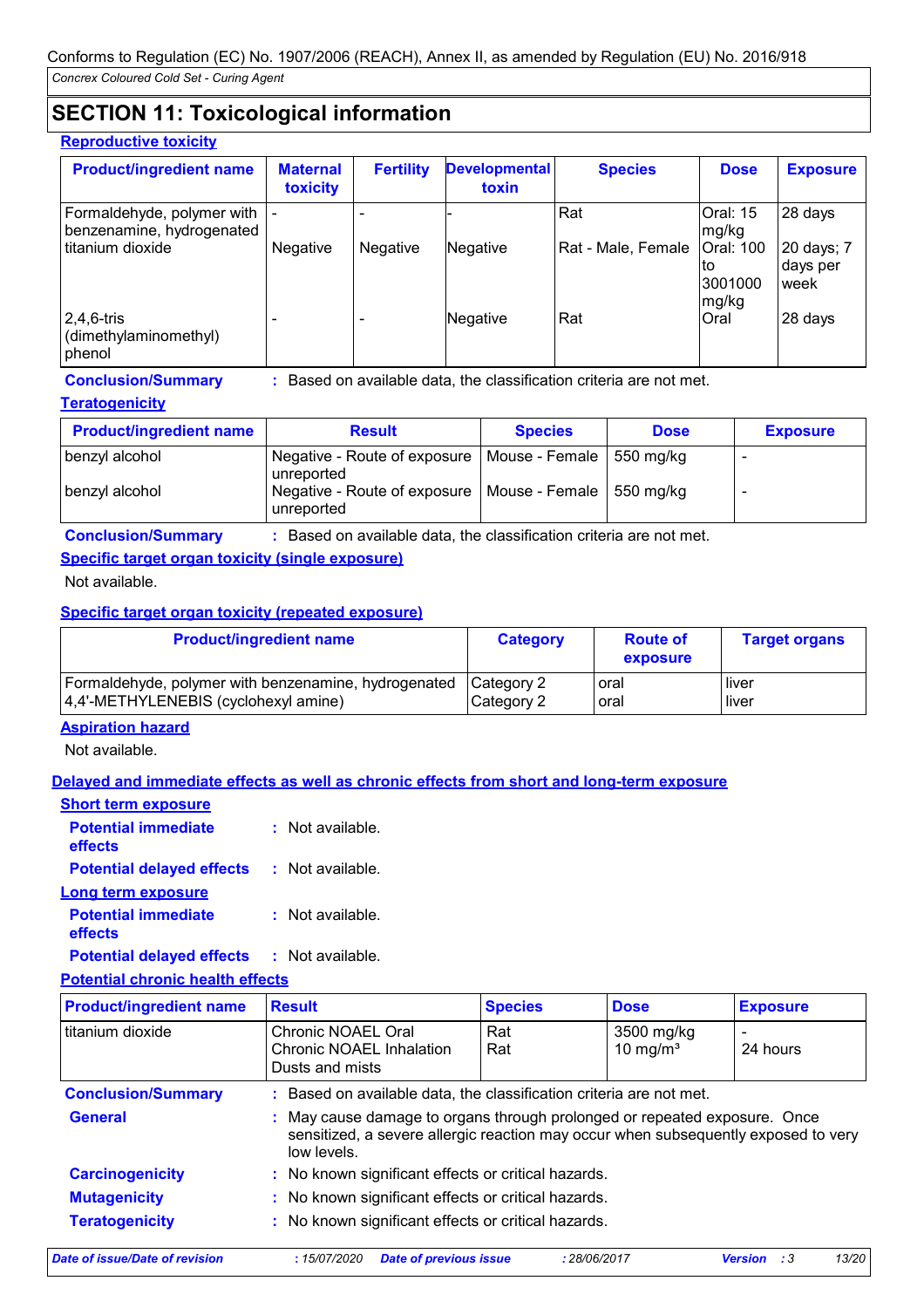## **SECTION 11: Toxicological information**

**Developmental effects** : No known significant effects or critical hazards.

**Fertility effects :** No known significant effects or critical hazards.

#### **Other information :** Not available.

## **SECTION 12: Ecological information**

#### **12.1 Toxicity**

There are no data available on the mixture itself. Do not allow to enter drains or watercourses.

| <b>Product/ingredient name</b>                                                                   | <b>Result</b>                            | <b>Species</b>                                                               | <b>Exposure</b> |
|--------------------------------------------------------------------------------------------------|------------------------------------------|------------------------------------------------------------------------------|-----------------|
| benzyl alcohol                                                                                   | Acute EC50 770 mg/l                      | Algae                                                                        | 72 hours        |
|                                                                                                  | Acute LC50 646 mg/l                      | Fish - Leuciscus idus                                                        | 48 hours        |
|                                                                                                  | Acute LC50 460000 µg/l Fresh water       | Fish - Pimephales promelas -<br>Juvenile (Fledgling, Hatchling,<br>Weanling) | 96 hours        |
| titanium dioxide                                                                                 | Acute LC50 3 mg/l Fresh water            | Crustaceans - Ceriodaphnia<br>dubia - Neonate                                | 48 hours        |
|                                                                                                  | Acute LC50 6,5 mg/l Fresh water          | Daphnia spec. - Daphnia pulex -<br>Neonate                                   | 48 hours        |
|                                                                                                  | Acute LC50 >1000000 µg/l Marine<br>water | Fish - Fundulus heteroclitus                                                 | 96 hours        |
| benzyl alcohol                                                                                   | Acute EC50 770 mg/l                      | Algae                                                                        | 72 hours        |
|                                                                                                  | Acute LC50 646 mg/l                      | Fish - Leuciscus idus                                                        | 48 hours        |
|                                                                                                  | Acute LC50 460000 µg/l Fresh water       | Fish - Pimephales promelas -<br>Juvenile (Fledgling, Hatchling,<br>Weanling) | 96 hours        |
|                                                                                                  | Acute NOEC 310 mg/l                      | Algae                                                                        | 72 hours        |
| Formaldehyde, oligomeric<br>reaction products with<br>phenol and m-phenylenebis<br>(methylamine) | Acute LC50 0,5 to 1 mg/l                 | Fish                                                                         | 96 hours        |
| m-fenilenbis(methylamine)                                                                        | Acute EC50 10 to 100 mg/l                | Daphnia spec.                                                                | 48 hours        |
|                                                                                                  | Acute LC50 >100 mg/l                     | <b>Fish</b>                                                                  | 96 hours        |
| $2,4,6$ -tris<br>(dimethylaminomethyl)<br>phenol                                                 | Acute EC50 84 mg/l                       | Algae                                                                        | 72 hours        |
|                                                                                                  | Acute LC50 175 mg/l                      | Fish - Cyprinus carpio                                                       | 96 hours        |
|                                                                                                  | Acute LC50 180 to 240 mg/l               | Fish                                                                         | 96 hours        |
| salicylic acid                                                                                   | Acute EC50 213,9 mg/l                    | Crustaceans - Photobacterium<br>Phosphoreum                                  | 24 hours        |
|                                                                                                  | Acute EC50 105 mg/l                      | Daphnia spec.                                                                | 48 hours        |
|                                                                                                  | Acute LC50 90 mg/l                       | Fish                                                                         | 48 hours        |
|                                                                                                  | Chronic NOEC 5,6 mg/l Fresh water        | Daphnia spec. - Daphnia<br>magna - Neonate                                   | 21 days         |
| 4,4'-METHYLENEBIS<br>(cyclohexyl amine)                                                          | Acute EC50 140 to 200 mg/l               | Algae                                                                        | 72 hours        |
|                                                                                                  | Acute EC50 6,84 mg/l                     | Daphnia spec.                                                                | 48 hours        |
|                                                                                                  | Acute LC50 46 to 100 mg/l                | Fish                                                                         | 96 hours        |

**Conclusion/Summary :** Toxic to aquatic life with long lasting effects.

#### **12.2 Persistence and degradability**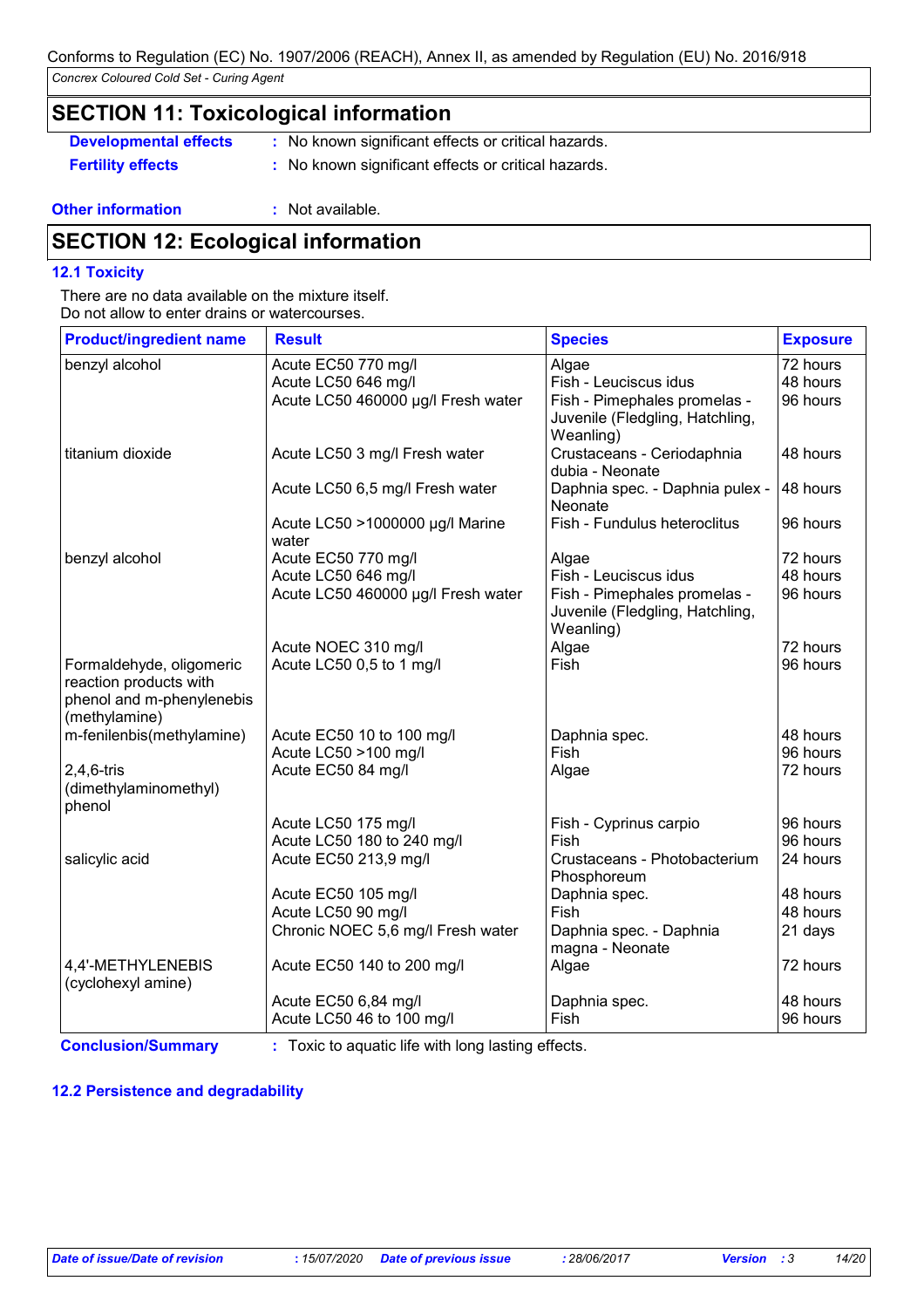## **SECTION 12: Ecological information**

| <b>Product/ingredient name</b> | Test      | <b>Result</b>               | <b>Dose</b>                    | <b>Inoculum</b> |
|--------------------------------|-----------|-----------------------------|--------------------------------|-----------------|
| benzyl alcohol                 | OECD 301A | 96 % - Readily - 21 days    |                                |                 |
| benzyl alcohol                 | OECD 301A | 96 % - Readily - 21 days    |                                |                 |
| $ 2,4,6$ -tris                 | OECD 301D | 4 % - Not readily - 28 days |                                |                 |
| (dimethylaminomethyl)          |           |                             |                                |                 |
| phenol                         |           |                             |                                |                 |
| salicylic acid                 | OECD 301C | 88,1 % - Readily - 14 days  | $ 0,95 \text{ qO}_2$ /g DOC  - |                 |

**Conclusion/Summary :** Based on available data, the classification criteria are not met. This product has not been tested for biodegradation.

| <b>Product/ingredient name</b> | <b>Aquatic half-life</b> | <b>Photolysis</b> | <b>Biodegradability</b> |
|--------------------------------|--------------------------|-------------------|-------------------------|
| benzyl alcohol                 |                          |                   | Readily                 |
| titanium dioxide               |                          |                   | Not readily             |
| benzyl alcohol                 |                          |                   | Readily                 |
| $ 2,4,6$ -tris                 |                          |                   | Not readily             |
| (dimethylaminomethyl)          |                          |                   |                         |
| phenol                         |                          |                   |                         |
| salicylic acid                 |                          |                   | l Readilv               |

#### **12.3 Bioaccumulative potential**

| <b>Product/ingredient name</b>                                                                                     | $\mathsf{LogP}_\mathsf{ow}$    | <b>BCF</b> | <b>Potential</b>            |
|--------------------------------------------------------------------------------------------------------------------|--------------------------------|------------|-----------------------------|
| benzyl alcohol<br>benzyl alcohol<br>m-fenilenbis(methylamine)<br>$ 2,4,6$ -tris<br>(dimethylaminomethyl)<br>phenol | 0,87<br> 0,87<br>0,18<br>0.219 | 2,69       | llow<br>low<br>llow<br>llow |
| salicylic acid                                                                                                     | 2.21 to 2.26                   |            | How                         |

| <b>12.4 Mobility in soil</b>                            |                  |
|---------------------------------------------------------|------------------|
| <b>Soil/water partition</b><br><b>coefficient (Koc)</b> | : Not available. |
| <b>Mobility</b>                                         | : Not available. |

#### **12.5 Results of PBT and vPvB assessment**

This mixture does not contain any substances that are assessed to be a PBT or a vPvB.

#### **12.6 Other adverse effects** : No known significant effects or critical hazards.

## **SECTION 13: Disposal considerations**

The information in this section contains generic advice and guidance.

#### **13.1 Waste treatment methods**

| <b>Product</b>             |                                                                                                                                                                                                                                                                                                                                                                                                                                                                                                                                                      |
|----------------------------|------------------------------------------------------------------------------------------------------------------------------------------------------------------------------------------------------------------------------------------------------------------------------------------------------------------------------------------------------------------------------------------------------------------------------------------------------------------------------------------------------------------------------------------------------|
| <b>Methods of disposal</b> | : The generation of waste should be avoided or minimised wherever possible.<br>Disposal of this product, solutions and any by-products should at all times comply<br>with the requirements of environmental protection and waste disposal legislation<br>and any regional local authority requirements. Dispose of surplus and non-<br>recyclable products via a licensed waste disposal contractor. Waste should not be<br>disposed of untreated to the sewer unless fully compliant with the requirements of<br>all authorities with jurisdiction. |
| <b>Hazardous waste</b>     | $:$ Yes.                                                                                                                                                                                                                                                                                                                                                                                                                                                                                                                                             |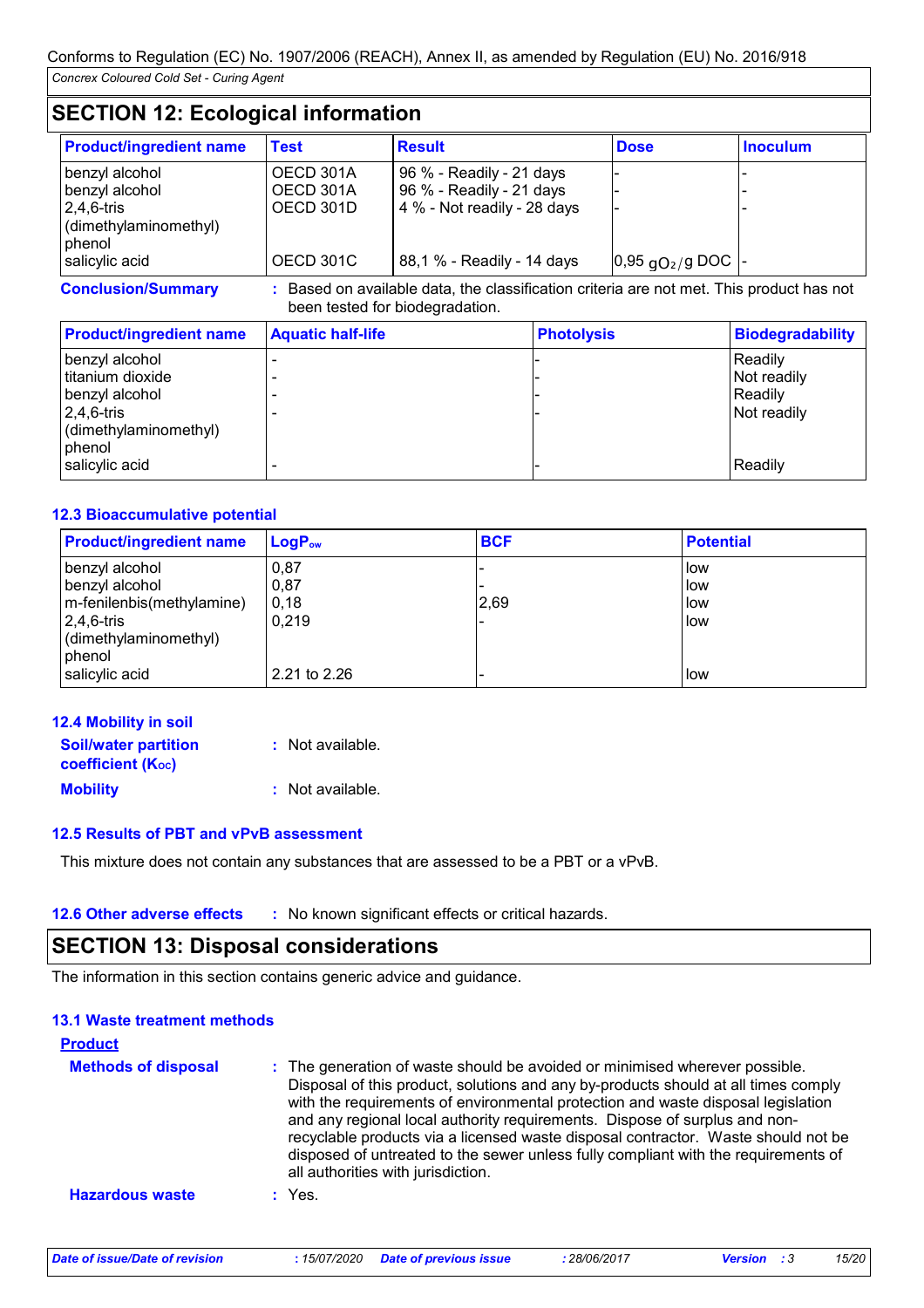## **SECTION 13: Disposal considerations**

: Do not allow to enter drains or watercourses. Dispose of according to all federal, state and local applicable regulations. If this product is mixed with other wastes, the original waste product code may no longer apply and the appropriate code should be assigned. For further information, contact your local waste authority. **Disposal considerations :**

#### **European waste catalogue (EWC)**

The European Waste Catalogue classification of this product, when disposed of as waste, is:

| <b>Waste code</b>              | <b>Waste designation</b>                                                                                                                                                                                                                                                                                                                     |
|--------------------------------|----------------------------------------------------------------------------------------------------------------------------------------------------------------------------------------------------------------------------------------------------------------------------------------------------------------------------------------------|
| 08 01 11*                      | waste paint and varnish containing organic solvents or other hazardous substances                                                                                                                                                                                                                                                            |
| <b>Packaging</b>               |                                                                                                                                                                                                                                                                                                                                              |
| <b>Methods of disposal</b>     | : The generation of waste should be avoided or minimised wherever possible. Waste<br>packaging should be recycled. Incineration or landfill should only be considered<br>when recycling is not feasible.                                                                                                                                     |
| <b>Disposal considerations</b> | : Using information provided in this safety data sheet, advice should be obtained from<br>the relevant waste authority on the classification of empty containers.<br>Empty containers must be scrapped or reconditioned.<br>Dispose of containers contaminated by the product in accordance with local or<br>national legal provisions.      |
| <b>Special precautions</b>     | : This material and its container must be disposed of in a safe way. Care should be<br>taken when handling emptied containers that have not been cleaned or rinsed out.<br>Empty containers or liners may retain some product residues. Avoid dispersal of<br>spilt material and runoff and contact with soil, waterways, drains and sewers. |

## **SECTION 14: Transport information**

|                                           | <b>ADR/RID</b>                                                                                          | <b>ADN</b>                                                                                              | <b>IMDG</b>                                                                                                                                                                                                                       | <b>IATA</b>                                                                                             |
|-------------------------------------------|---------------------------------------------------------------------------------------------------------|---------------------------------------------------------------------------------------------------------|-----------------------------------------------------------------------------------------------------------------------------------------------------------------------------------------------------------------------------------|---------------------------------------------------------------------------------------------------------|
| 14.1 UN number                            | <b>UN2735</b>                                                                                           | <b>UN2735</b>                                                                                           | <b>UN2735</b>                                                                                                                                                                                                                     | <b>UN2735</b>                                                                                           |
| 14.2 UN proper<br>shipping name           | Amines, liquid,<br>corrosive, n.o.s.<br>[formaldehyde,<br>polymer with<br>benzenamine,<br>hydrogenated] | Amines, liquid,<br>corrosive, n.o.s.<br>[formaldehyde,<br>polymer with<br>benzenamine,<br>hydrogenated] | Amines liquid<br>corrosive n.o.s.<br>[formaldehyde,<br>polymer with<br>benzenamine,<br>hydrogenated] Marine<br>pollutant<br>[Formaldehyde,<br>oligomeric reaction<br>products with phenol<br>and m-phenylenebis<br>(methylamine)] | Amines, liquid,<br>corrosive, n.o.s.<br>[formaldehyde,<br>polymer with<br>benzenamine,<br>hydrogenated] |
| <b>14.3 Transport</b><br>hazard class(es) | $\, 8$                                                                                                  | 8                                                                                                       | 8                                                                                                                                                                                                                                 | 8                                                                                                       |
| 14.4 Packing<br>group                     | $\ensuremath{\mathsf{III}}\xspace$                                                                      | $\mathbf{III}$                                                                                          | $\mathbf{III}$                                                                                                                                                                                                                    | Ш                                                                                                       |
| 14.5<br><b>Environmental</b><br>hazards   | Yes.                                                                                                    | Yes.                                                                                                    | Yes.                                                                                                                                                                                                                              | Yes.                                                                                                    |
| <b>Date of issue/Date of revision</b>     | :15/07/2020                                                                                             | <b>Date of previous issue</b>                                                                           | : 28/06/2017                                                                                                                                                                                                                      | 16/20<br><b>Version</b><br>:3                                                                           |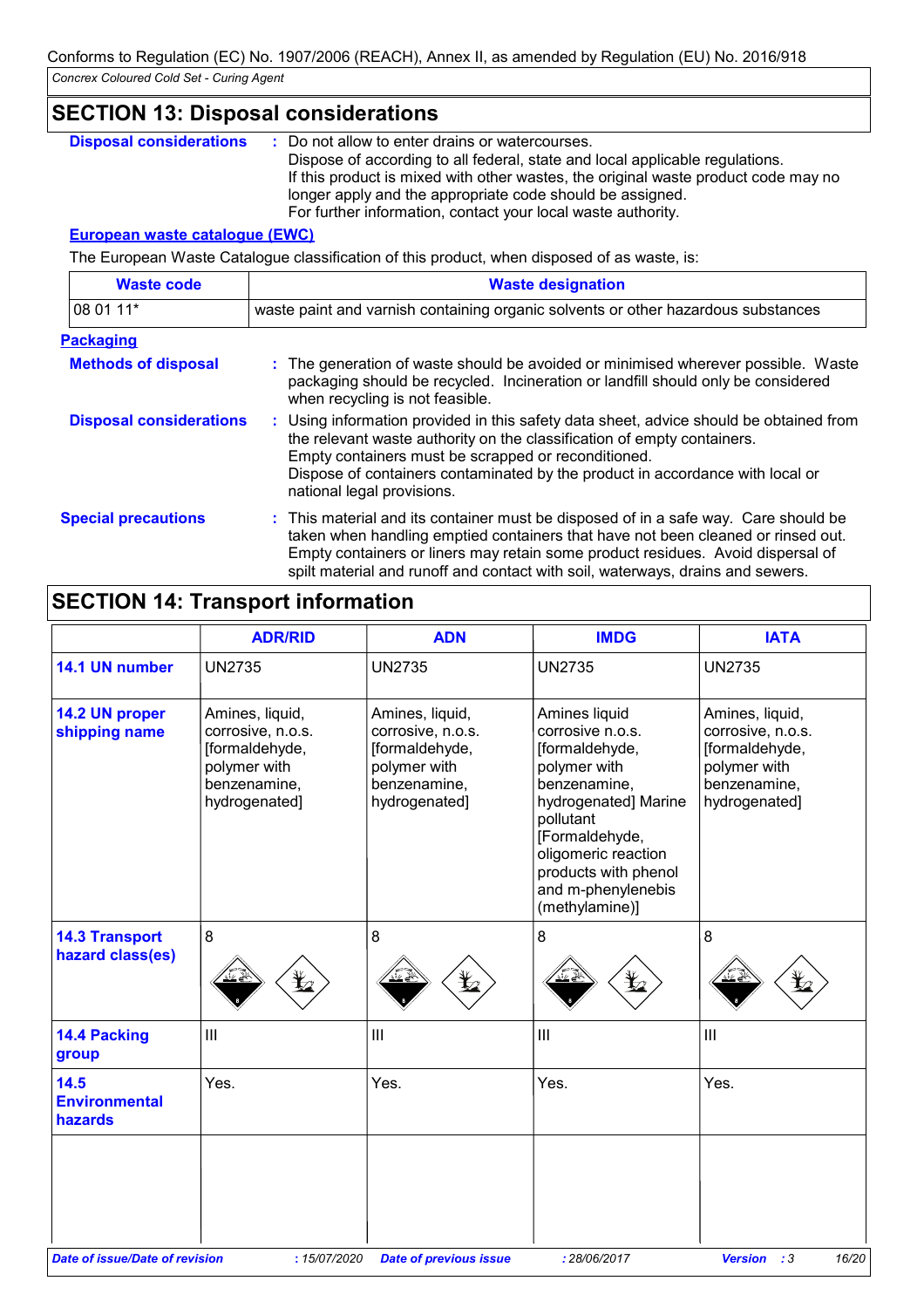## **SECTION 14: Transport information**

| <b>Additional</b> | <b>Limited quantity:</b> | <b>Emergency</b>       | Passenger and               |
|-------------------|--------------------------|------------------------|-----------------------------|
| information       | LQ7                      | schedules (EmS):       | <b>Cargo Aircraft</b>       |
|                   |                          | $F-A + S-B$            | Quantity limitation: 5 L    |
|                   | <b>Remarks:</b>          |                        | Packaging                   |
|                   | $(5L)$ Limited           | <b>Remarks:</b>        | instructions: 852           |
|                   | Quantity - ADR/IMDG      | $(\leq 5L$ : ) Limited | <b>Cargo Aircraft Only</b>  |
|                   | 3.4                      | Quantity - ADR/IMDG    | Quantity limitation: 60     |
|                   |                          | 3.4.6                  |                             |
|                   | ADR Tunnel code: (E)     |                        | Packaging                   |
|                   |                          |                        | instructions: 856           |
|                   |                          |                        | <b>Limited Quantities -</b> |
|                   |                          |                        | <b>Passenger Aircraft</b>   |
|                   |                          |                        | Quantity limitation: 1 L    |
|                   |                          |                        | Packaging                   |
|                   |                          |                        | instructions: Y 841         |

**user**

**14.6 Special precautions for : Transport within user's premises: always transport in closed containers that are** upright and secure. Ensure that persons transporting the product know what to do in the event of an accident or spillage.

## **SECTION 15: Regulatory information**

| 15.1 Safety, health and environmental regulations/legislation specific for the substance or mixture                                                      |                                          |                                                                                                    |                                                                                                                                                           |                                |
|----------------------------------------------------------------------------------------------------------------------------------------------------------|------------------------------------------|----------------------------------------------------------------------------------------------------|-----------------------------------------------------------------------------------------------------------------------------------------------------------|--------------------------------|
| EU Regulation (EC) No. 1907/2006 (REACH)                                                                                                                 |                                          |                                                                                                    |                                                                                                                                                           |                                |
| <b>Annex XIV - List of substances subject to authorisation</b>                                                                                           |                                          |                                                                                                    |                                                                                                                                                           |                                |
| <b>Annex XIV</b>                                                                                                                                         |                                          |                                                                                                    |                                                                                                                                                           |                                |
| None of the components are listed.                                                                                                                       |                                          |                                                                                                    |                                                                                                                                                           |                                |
| <b>Substances of very high concern</b>                                                                                                                   |                                          |                                                                                                    |                                                                                                                                                           |                                |
| None of the components are listed.                                                                                                                       |                                          |                                                                                                    |                                                                                                                                                           |                                |
| <b>Annex XVII - Restrictions</b><br>on the manufacture,<br>placing on the market<br>and use of certain<br>dangerous substances,<br>mixtures and articles | : Not applicable.                        |                                                                                                    |                                                                                                                                                           |                                |
| <b>Other EU regulations</b>                                                                                                                              |                                          |                                                                                                    |                                                                                                                                                           |                                |
| <b>VOC</b>                                                                                                                                               |                                          |                                                                                                    | : The provisions of Directive 2004/42/EC on VOC apply to this product. Refer to the<br>product label and/or technical data sheet for further information. |                                |
| <b>VOC for Ready-for-Use</b><br><b>Mixture</b>                                                                                                           |                                          | EU limit value for this product : 500g/l (2010.)<br>This product contains a maximum of 30 g/l VOC. | : IIA/j. Two-pack reactive performance coatings for specific end use such as floors.                                                                      |                                |
| <b>Europe inventory</b>                                                                                                                                  | : All components are listed or exempted. |                                                                                                    |                                                                                                                                                           |                                |
| <b>Product/ingredient name</b>                                                                                                                           | <b>Carcinogenic</b><br>effects           | <b>Mutagenic effects</b>                                                                           | <b>Developmental</b><br>effects                                                                                                                           | <b>Fertility effects</b>       |
| titanium dioxide<br>salicylic acid                                                                                                                       | Not supported<br>Not supported           | Not supported<br>Not supported                                                                     | Not supported<br>Not supported                                                                                                                            | Not supported<br>Not supported |

**Ozone depleting substances (1005/2009/EU)**

Not listed.

#### **Prior Informed Consent (PIC) (649/2012/EU)**

Not listed.

#### **Seveso Directive**

This product is controlled under the Seveso Directive.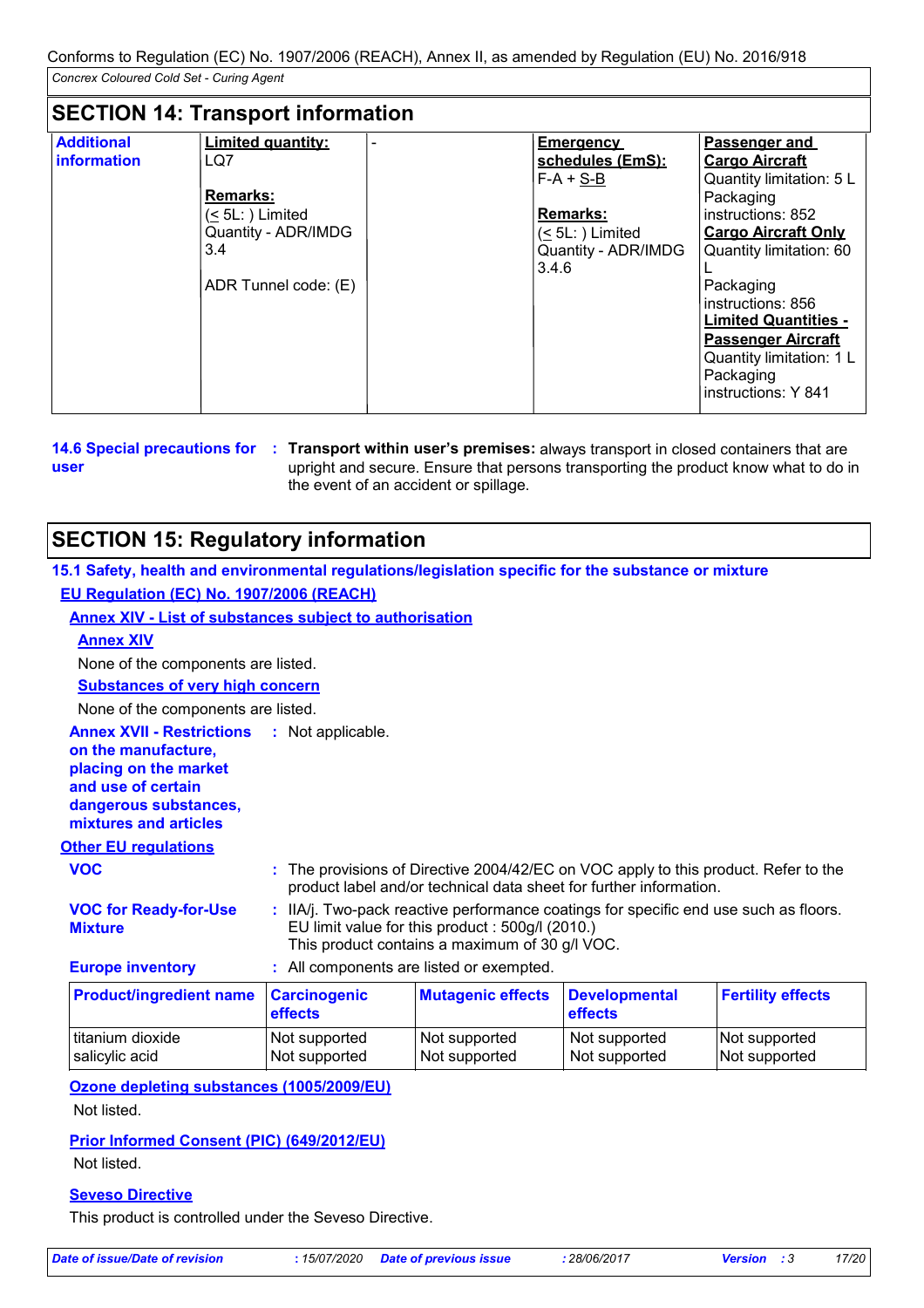## **SECTION 15: Regulatory information**

| <b>Danger criteria</b>                         |                                                                                                                                                                                                                                                                                                                                                                                                                          |
|------------------------------------------------|--------------------------------------------------------------------------------------------------------------------------------------------------------------------------------------------------------------------------------------------------------------------------------------------------------------------------------------------------------------------------------------------------------------------------|
| <b>Category</b>                                |                                                                                                                                                                                                                                                                                                                                                                                                                          |
| E <sub>2</sub>                                 |                                                                                                                                                                                                                                                                                                                                                                                                                          |
| <b>References</b>                              | The information contained in this safety data sheet does not constitute the user's<br>own assessment of workplace risks, as required by other health and safety<br>legislation. The provisions of the national health and safety at work regulations apply<br>to the use of this product at work.<br>: EH40/2005 Workplace exposure limits<br>Conforms to Regulation (EC) No. 1907/2006 (REACH), Annex II, as amended by |
| <b>International regulations</b>               | Regulation (EU) No. 2016/918                                                                                                                                                                                                                                                                                                                                                                                             |
|                                                | <b>Chemical Weapon Convention List Schedules I, II &amp; III Chemicals</b>                                                                                                                                                                                                                                                                                                                                               |
| Not listed.                                    |                                                                                                                                                                                                                                                                                                                                                                                                                          |
| <b>Montreal Protocol</b><br>Not listed.        |                                                                                                                                                                                                                                                                                                                                                                                                                          |
| Not listed.                                    | <b>Stockholm Convention on Persistent Organic Pollutants</b>                                                                                                                                                                                                                                                                                                                                                             |
| Not listed.                                    | <b>Rotterdam Convention on Prior Informed Consent (PIC)</b>                                                                                                                                                                                                                                                                                                                                                              |
| Not listed.                                    | <b>UNECE Aarhus Protocol on POPs and Heavy Metals</b>                                                                                                                                                                                                                                                                                                                                                                    |
| : 3210 00 90<br><b>CN code</b>                 |                                                                                                                                                                                                                                                                                                                                                                                                                          |
| <b>International lists</b>                     |                                                                                                                                                                                                                                                                                                                                                                                                                          |
| <b>National inventory</b>                      |                                                                                                                                                                                                                                                                                                                                                                                                                          |
| <b>Australia</b>                               | All components are listed or exempted.                                                                                                                                                                                                                                                                                                                                                                                   |
| <b>Canada</b>                                  | All components are listed or exempted.                                                                                                                                                                                                                                                                                                                                                                                   |
| <b>China</b>                                   | All components are listed or exempted.                                                                                                                                                                                                                                                                                                                                                                                   |
| <b>Japan</b>                                   | Japan inventory (ENCS): Not determined.<br>Japan inventory (ISHL): Not determined.                                                                                                                                                                                                                                                                                                                                       |
| <b>Malaysia</b>                                | Not determined                                                                                                                                                                                                                                                                                                                                                                                                           |
| <b>New Zealand</b>                             | All components are listed or exempted.                                                                                                                                                                                                                                                                                                                                                                                   |
| <b>Philippines</b><br><b>Republic of Korea</b> | All components are listed or exempted.<br>All components are listed or exempted.                                                                                                                                                                                                                                                                                                                                         |
| <b>Taiwan</b>                                  | Not determined.                                                                                                                                                                                                                                                                                                                                                                                                          |
| <b>Turkey</b>                                  | Not determined.                                                                                                                                                                                                                                                                                                                                                                                                          |
| <b>United States</b>                           | Not determined.                                                                                                                                                                                                                                                                                                                                                                                                          |
| <b>Thailand</b>                                | Not determined.                                                                                                                                                                                                                                                                                                                                                                                                          |
| <b>Viet Nam</b>                                | Not determined.                                                                                                                                                                                                                                                                                                                                                                                                          |
| <b>15.2 Chemical safety</b><br>assessment      | : No Chemical Safety Assessment has been carried out.                                                                                                                                                                                                                                                                                                                                                                    |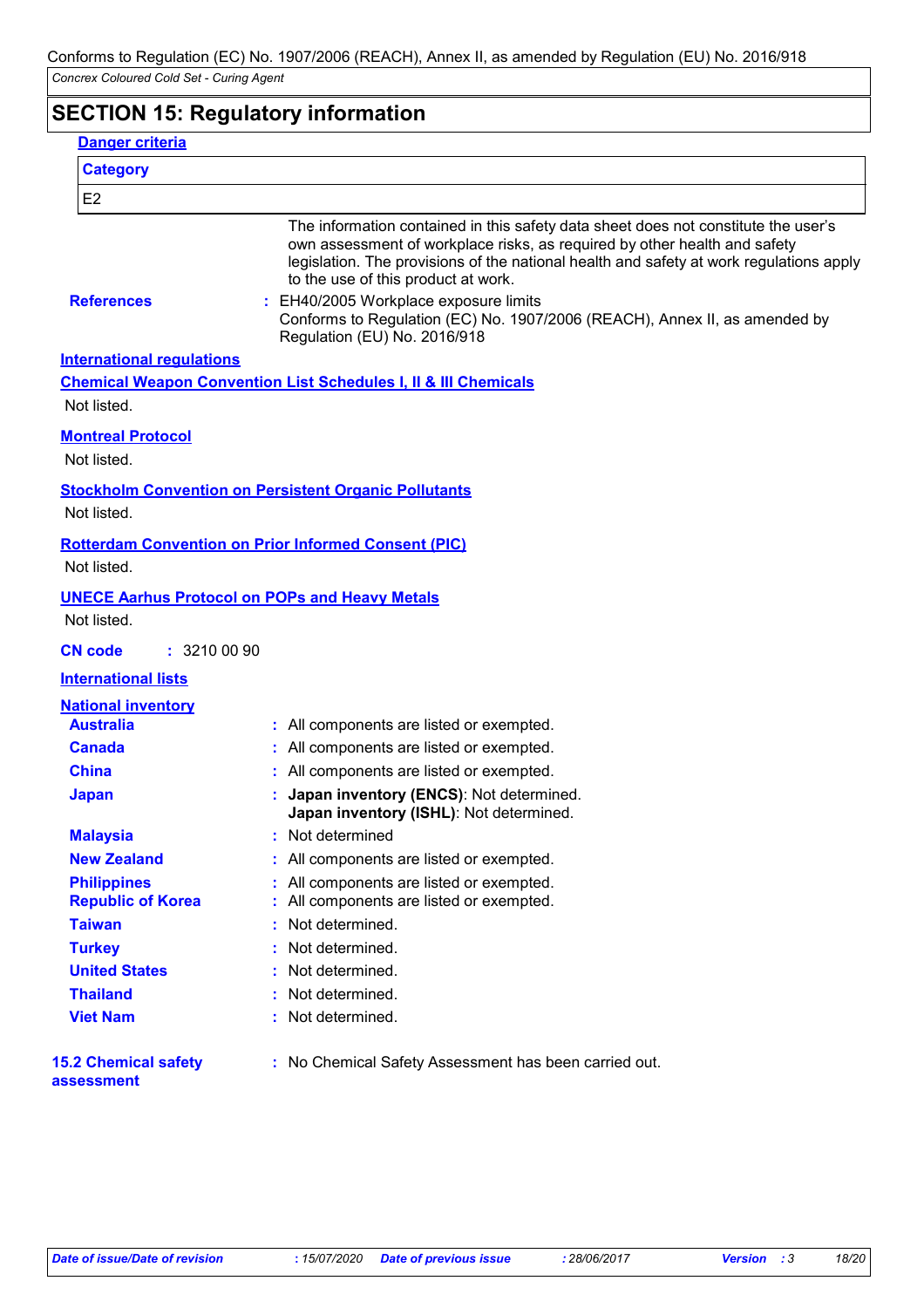## **SECTION 16: Other information**

Indicates information that has changed from previously issued version.

| <b>Abbreviations and</b> | $:$ ATE = Acute Toxicity Estimate                                             |
|--------------------------|-------------------------------------------------------------------------------|
| acronyms                 | CLP = Classification, Labelling and Packaging Regulation [Regulation (EC) No. |
|                          | 1272/2008]                                                                    |
|                          | DMEL = Derived Minimal Effect Level                                           |
|                          | DNEL = Derived No Effect Level                                                |
|                          | EUH statement = CLP-specific Hazard statement                                 |
|                          | PBT = Persistent, Bioaccumulative and Toxic                                   |
|                          | <b>PNEC = Predicted No Effect Concentration</b>                               |
|                          | <b>RRN = REACH Registration Number</b>                                        |
|                          | vPvB = Very Persistent and Very Bioaccumulative                               |

#### **Contains TiO2 :** Yes

#### **Procedure used to derive the classification according to Regulation (EC) No. 1272/2008 [CLP/GHS]**

| <b>Classification</b>   | <b>Justification</b>   |
|-------------------------|------------------------|
| Acute Tox. 4, H302      | Expert judgment        |
| Acute Tox. 4, H332      | IOn basis of test data |
| Skin Corr. 1B, H314     | Expert judgment        |
| Eye Dam. 1, H318        | Expert judgment        |
| Skin Sens. 1B, H317     | Expert judgment        |
| STOT RE 2, H373         | Expert judgment        |
| Aquatic Chronic 2, H411 | Expert judgment        |

#### **Full text of H-phrases referred to in sections 2 and 3**

| <b>Full text of abbreviated H</b>   |                          |                                                       |
|-------------------------------------|--------------------------|-------------------------------------------------------|
| <b>statements</b>                   | H302                     | Harmful if swallowed.                                 |
|                                     | H314<br>H317             | Causes severe skin burns and eye damage.              |
|                                     |                          | May cause an allergic skin reaction.                  |
|                                     | H318                     | Causes serious eye damage.                            |
|                                     | H319                     | Causes serious eye irritation.                        |
|                                     | H332                     | Harmful if inhaled.                                   |
|                                     | H351                     | Suspected of causing cancer.                          |
|                                     | H361d                    | Suspected of damaging the unborn child.               |
|                                     | H373                     | May cause damage to organs through prolonged or       |
|                                     |                          | repeated exposure.                                    |
|                                     | H400                     | Very toxic to aquatic life.                           |
|                                     | H410                     | Very toxic to aquatic life with long lasting effects. |
|                                     | H411                     | Toxic to aquatic life with long lasting effects.      |
|                                     | H412                     | Harmful to aquatic life with long lasting effects.    |
| <b>Full text of classifications</b> | Acute Tox. 4             | <b>ACUTE TOXICITY - Category 4</b>                    |
| [CLP/GHS]                           | <b>Aquatic Acute 1</b>   | SHORT-TERM (ACUTE) AQUATIC HAZARD - Category          |
|                                     |                          |                                                       |
|                                     | <b>Aquatic Chronic 1</b> | LONG-TERM (CHRONIC) AQUATIC HAZARD -                  |
|                                     |                          | Category 1                                            |
|                                     | <b>Aquatic Chronic 2</b> | LONG-TERM (CHRONIC) AQUATIC HAZARD -                  |
|                                     |                          | Category 2                                            |
|                                     | <b>Aquatic Chronic 3</b> | LONG-TERM (CHRONIC) AQUATIC HAZARD -                  |
|                                     |                          | Category 3                                            |
|                                     | Carc. 2                  | CARCINOGENICITY - Category 2                          |
|                                     | Eye Dam. 1               | SERIOUS EYE DAMAGE/EYE IRRITATION - Category 1        |
|                                     | Eye Irrit. 2             | SERIOUS EYE DAMAGE/EYE IRRITATION - Category 2        |
|                                     | Repr. 2                  | <b>REPRODUCTIVE TOXICITY - Category 2</b>             |
|                                     | Skin Corr. 1B            | SKIN CORROSION/IRRITATION - Category 1B               |
|                                     | Skin Corr. 1C            | SKIN CORROSION/IRRITATION - Category 1C               |
|                                     | Skin Sens. 1             | SKIN SENSITISATION - Category 1                       |
|                                     | Skin Sens. 1B            | SKIN SENSITISATION - Category 1B                      |
|                                     | STOT RE 2                | SPECIFIC TARGET ORGAN TOXICITY - REPEATED             |
|                                     |                          | <b>EXPOSURE - Category 2</b>                          |
| <b>Date of printing</b>             | : 17/07/2020             |                                                       |
|                                     |                          |                                                       |